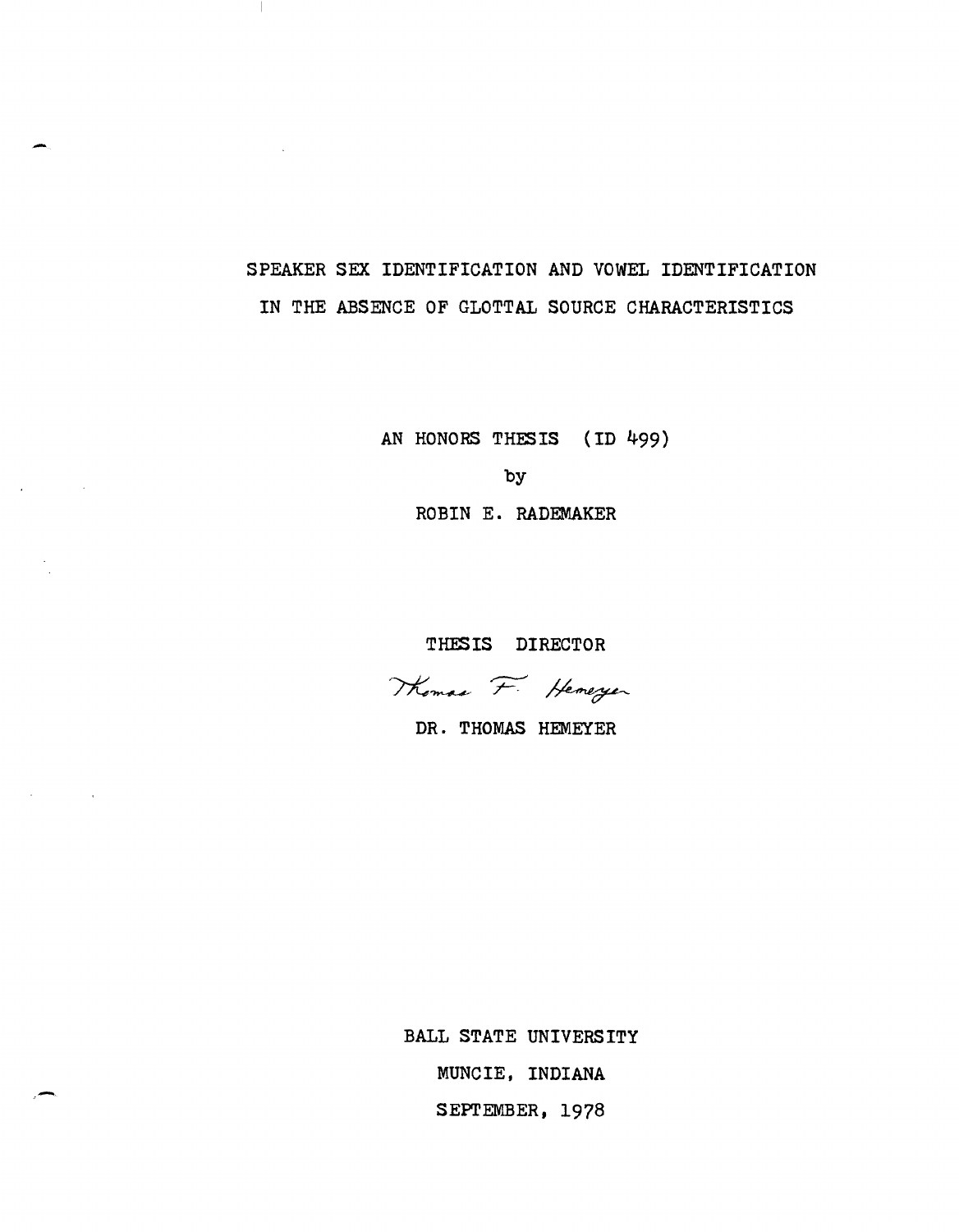

## TABLE OF CONTENTS

| Chapter |                                                                                                                                    | Page                   |
|---------|------------------------------------------------------------------------------------------------------------------------------------|------------------------|
| Τ.      | Problem                                                                                                                            | 1                      |
| II.     | Review of Related Literature                                                                                                       | 3                      |
|         | Speaker Sex Identification<br>Vowel Identification                                                                                 | $\frac{3}{6}$          |
| III.    |                                                                                                                                    | 8                      |
|         | Speakers and Listeners<br>Part I, Procedure<br>Part II, Procedure<br>Part I, Statistical Analysis<br>Part II, Statistical Analysis | 8<br>8<br>9<br>9<br>10 |
| IV.     | Results                                                                                                                            | 12                     |
|         | Part I<br>Part II                                                                                                                  | 12<br>14               |
| ν.      | Discussion and Summary                                                                                                             | 18                     |
|         | Analysis of Part I<br>Analysis of Part II<br>Summary                                                                               | 18<br>21<br>24         |
| VI.     |                                                                                                                                    | 26                     |
| VII.    | Appendices                                                                                                                         | 27                     |
|         | Part I<br>Part II                                                                                                                  | 27<br>30               |

 $\mathcal{L}^{\text{max}}_{\text{max}}$  and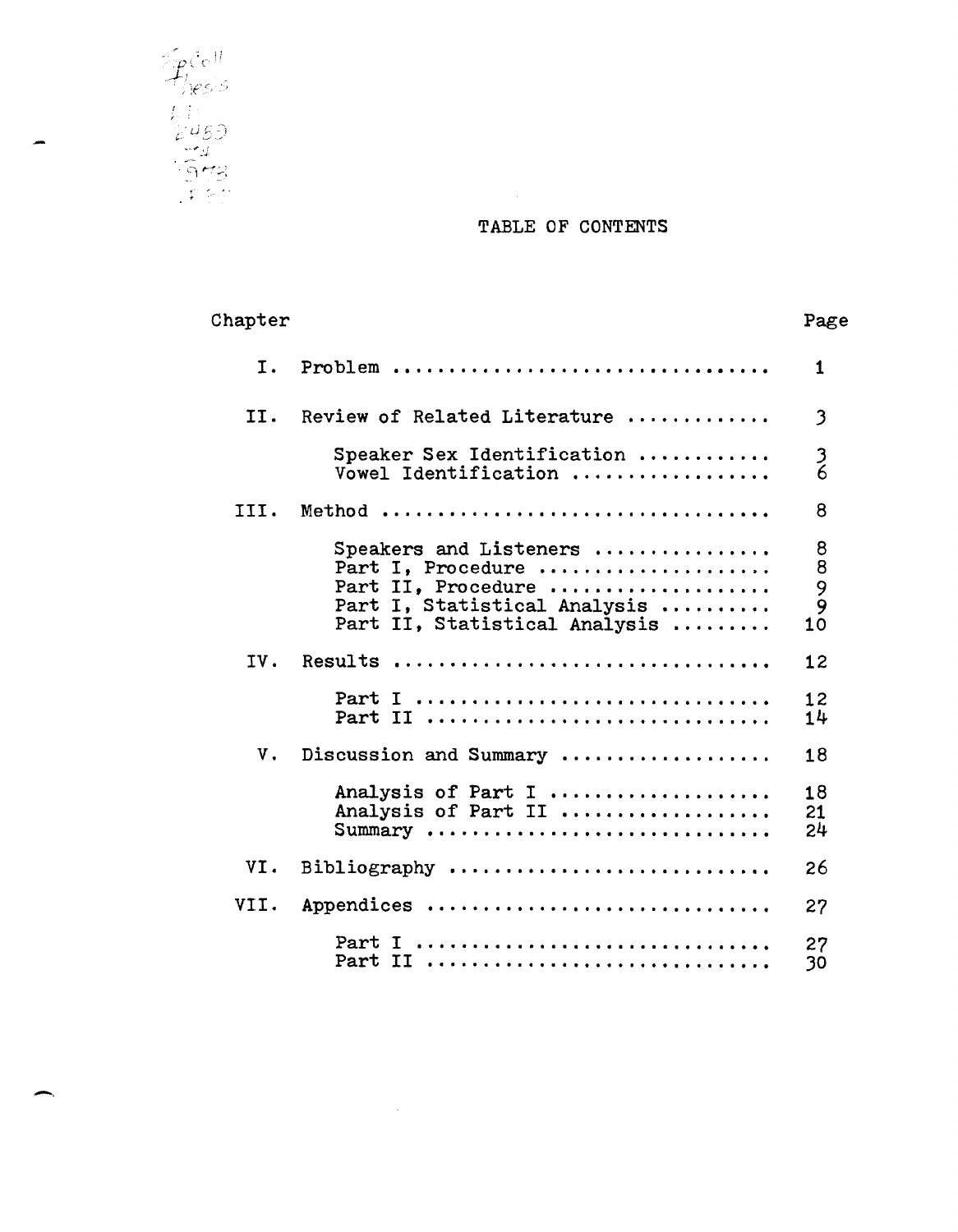### CHAPTER I

-

#### STATEMENT OF THE PROBLEM

According to Coleman (1971), "Differences in vocal pitch have been generally accepted as the acoustic cue that distinguishes between male and female speakers." A speaker's fundamental frequency is the primary determinant of the perceived pitch of his or her voice. The average fundamental frequency of the female voice is 260 Hertz and the average fundamental frequency of the male voice is 130 Hertz. "...a listener presumably makes a probability estimate of the speaker's sex based on the pitch of that particular voice as compared to what he already knows about the pitch ranges of men and women." (Coleman, 1971) These presumptions, however, have been disputed by Coleman (1971. 1973), who found that removal of laryngeal cues, i.e., pitch cues, has little effect on the identification of the speaker's sex, especially with regard to the male voice.

Part I of this study will attempt to further investigate Coleman's findings by having listeners decide whether a tape recorded voice (with laryngeal cue removed) is male or female. This will be accomplished by having a group of listeners identify the sex of four speakers from a tape recording of sentences produced by male and female speakers using an artificial larynx.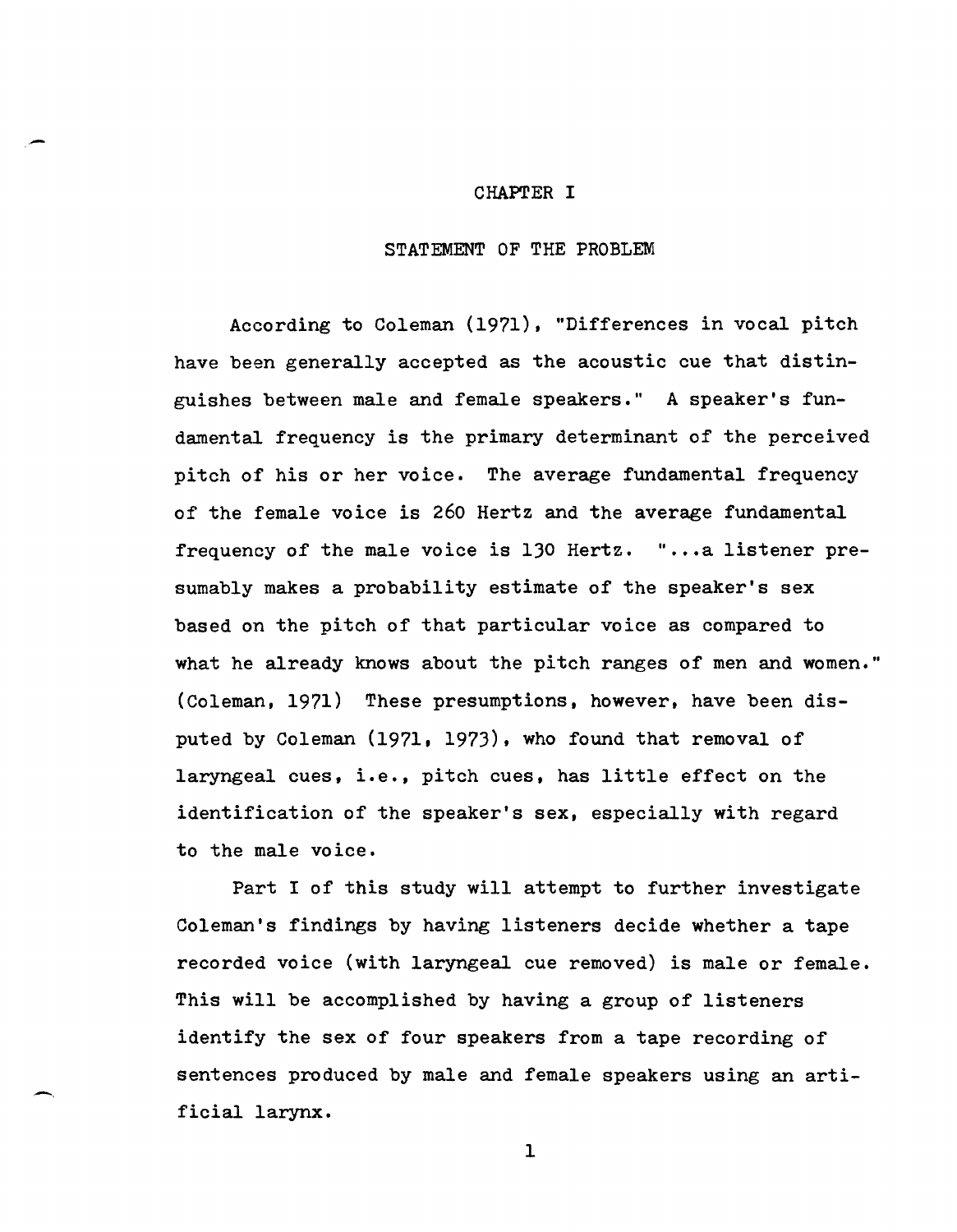Studies of Peterson and Barney (1952), Lehiste and Meltzer (1973), and others, have looked at the importance of formants in identifying spoken vowels. Ingemann (1968) and Schwartz and Rine (1968) have studied the ability of listeners to distinguish voiceless fricatives auditorily and have discussed the influence of the size of the vocal tract in the identification of voiceless fricatives.

Part II of this study will attempt to determine if the size of the vocal tract in front of the constriction made in the formation of vowels has an influence on the accuracy of vowel identification. More specifically, an attempt will be made to determine whether or not, with the removal of normal laryngeal cues, back vowels are easier to recognize than front vowels in isolation, and which vowels are of greatest assistance in identification of the speaker's sex. This will be accomplished by having a group of listeners identify the vowel being said and the sex of the speaker from a tape recording of isolated vowels produced by male and female speakers using an artificial larynx.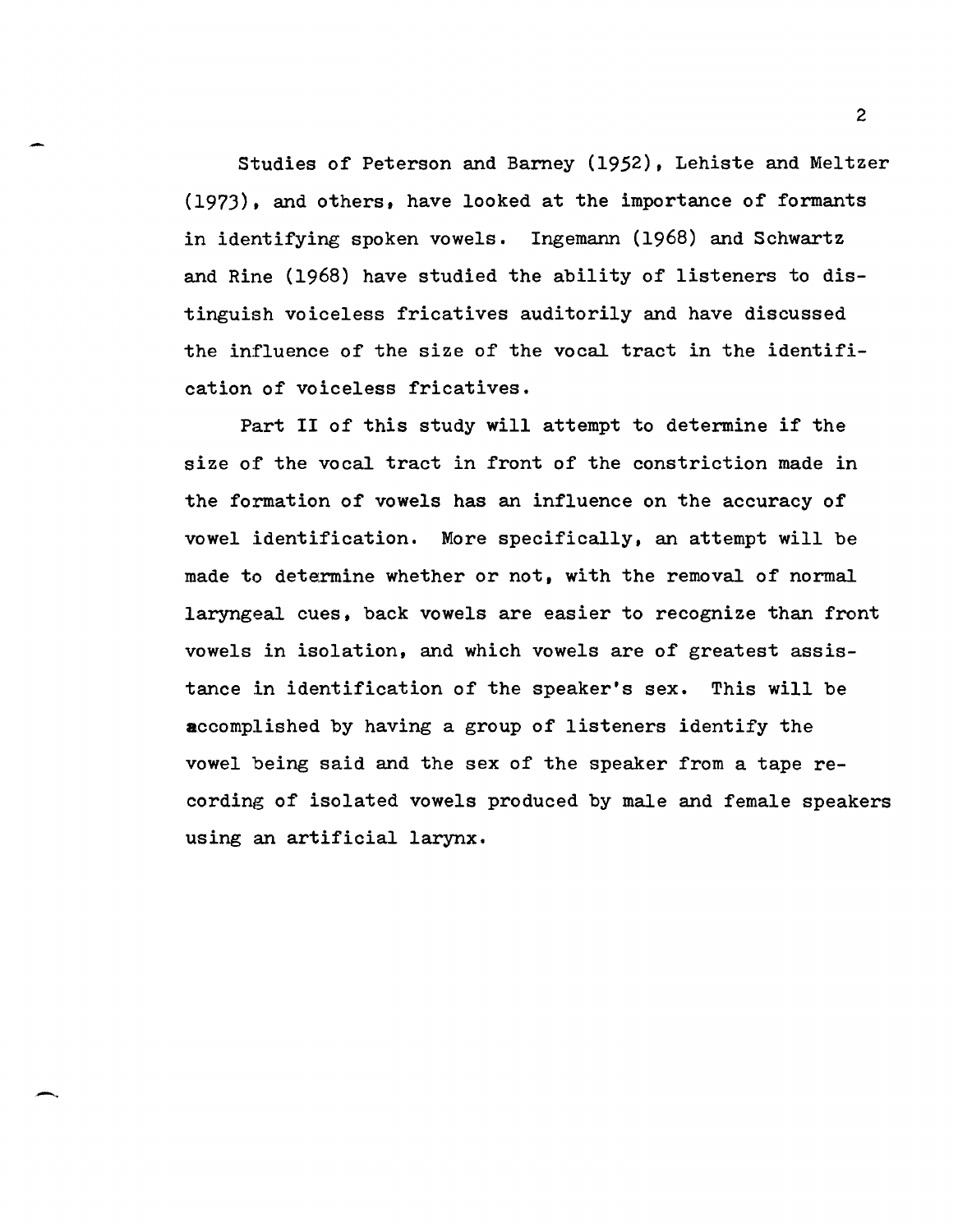#### CHAPTER II

#### REVIEW OF RELATED LITERATURE

#### Speaker Sex Identification

-

Coleman (1971) found, "...it is possible to recognize the sex of a speaker when a single frequency sound source is substituted for the laryngeal tone." In Coleman's study (1973), the subjects performed a discrimination task, deciding whether two utterances were made by the same person. The results indicated that it is possible to achieve 90% correct discrimination in the absence of glottal source cues. Analysis of the errors indicated that most of the errors were in the identification of female voices. Coleman concluded, "...it is easier to avoid errors  $\sin$  speaker identification $\sin$  when the speakers are male," Coleman attributed this difference in identification to the following possibilities: 1) Females were better at disguising their voices than males. 2) Males differed more among themselves than did the females in terms of speech characteristics, 3) The quality of the substituted glottal tone was more like the male voice and added to the distortion of the female voice.

The results of an unpublished master's project by Hoover (1975) indicated that the male voice tends to be more easily identified and that this identification and that of vowels depends on vowel formants. Hoover's results led him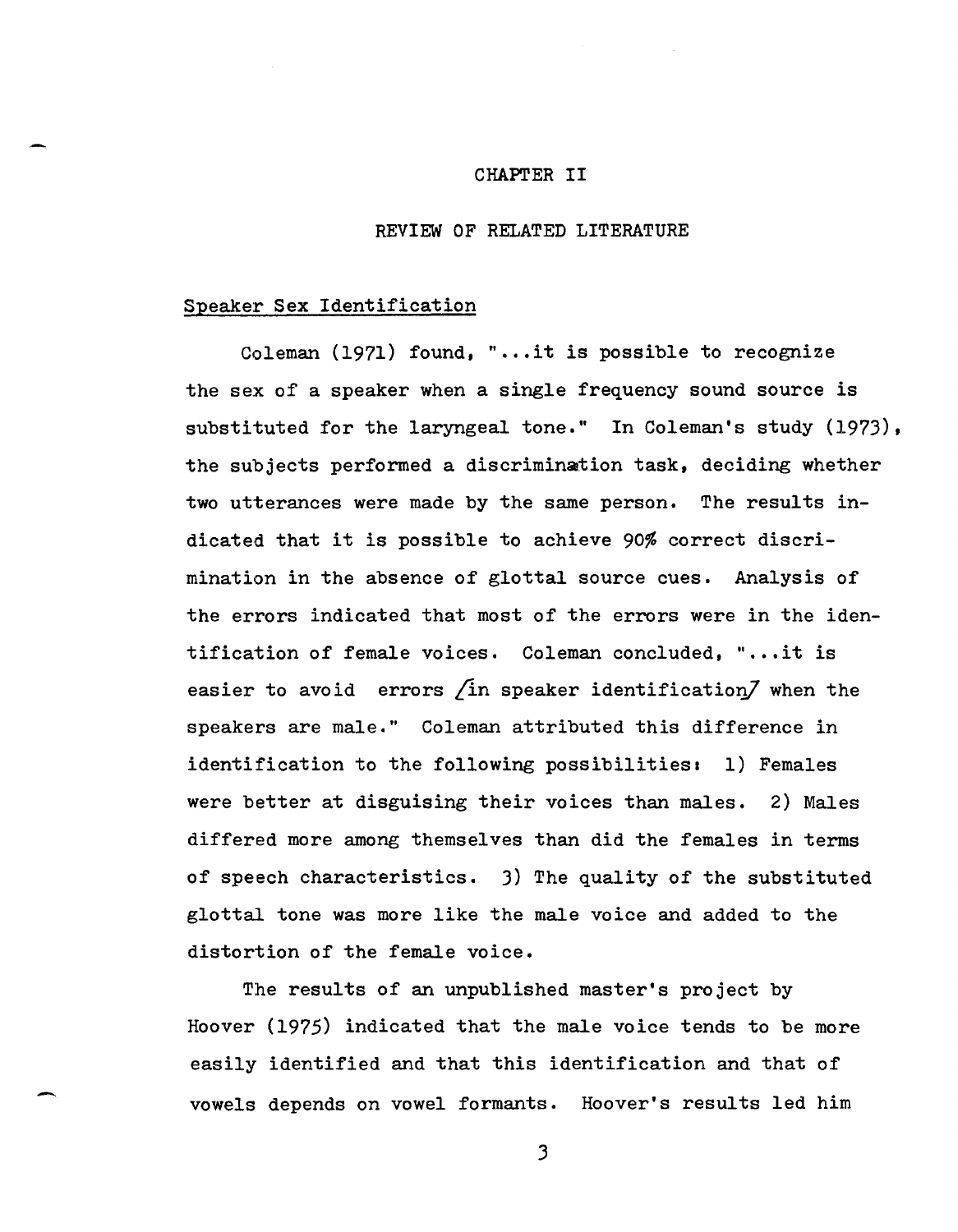to conclude, " $\ldots$  the lower the fundamental frequencies, the more consistently the sound is labelled as being produced by a male." Hoover's conclusion was contrary to the results of Coleman (1971. 1973) who established the fact that the fundamental frequency of a speaker's voice has little effect on a listener's identification of speaker sex. Coleman's studies (1971. 1973) attempted to establish that listeners do not rely solely, or even heavily, upon the fundamental frequency of a speaker's voice to identify the speaker's sex.

Schwartz (1968) investigated the ability of listeners to identify the sex of speakers from voiceless fricatives. The results of this investigation indicated that listeners most often correctly identified the sex of the speaker from */sl* and *ISI* and least often from  $/f$  and  $/θ$ . The author explained the implications of the results in terms of frequency displacement. From a spectropraphic analysis,  $/f/$  and  $/ \theta/$  can be seen to have flat broad spectral peaks as opposed to  $/s/$  and  $/!/$ which have steep, more distinct peaks. Because of this, frequency displacement. or the difference between the frequencies of the male and female voice of  $/f/$  and  $/0/$ , is more difficult to detect.

It is also worth noting that */sl* and *IS/* are produced further back in the mouth than  $/f/$  and  $/\theta/$ . As a consequence, in *Is/* and *IJI* there is a larger portion of the oral cavity through which the sound must travel. As it travels through the oral cavity, the sound will be altered by resonance characteristics of the cavity. Since females have smaller oral

-.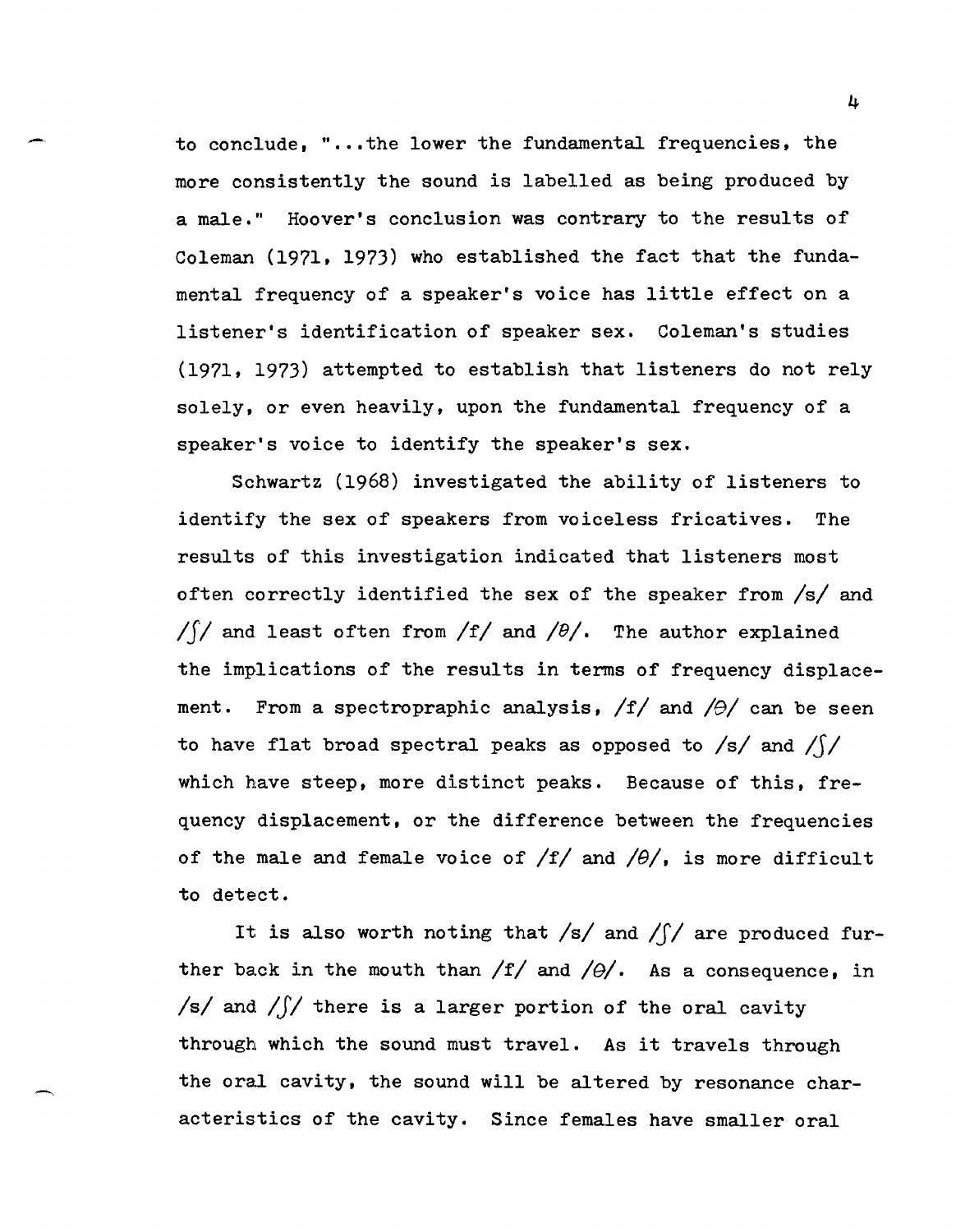- <sup>5</sup> cavaties than males, their resonance effects will be different and provide a possible sex discriminating cue in the sound. In the case of  $/f/$  and  $/\theta/$ , the noise is made right at the front of the oral cavity and resonance effects (and resonance associated sex cues) are minimal.

> Using the vowels  $\Delta/$  and  $/i/$ , Schwartz and Rine (1968) studied the affect of whispered vowels on speaker sex identifications when  $\frac{a}{a}$  and  $\frac{1}{v}$  were whispered. Out of a total of 160 identifications, only four errors were made and no listener made more than one error. The authors concluded, "...the primary acoustic cue that underlies the distinction appears to be the upward frequency displacement of the resonance peaks of female vowels."

> As indicated above, Schwartz (1968) explained the identification of voiceless fricatives from a spectrographic analysis. Although the female sound pattern is similar in overall general shape to the male sound pattern, the female spectral peaks are displaced upward in frequency due to females' smaller oral cavities. Schwartz and Rine (1968) hypothesized that the same thing happens with vowels. A whispered vowel, although lacking the conventional spectrum source  $\sqrt{g}$ lottal tone $\sqrt{g}$  retains "sufficient transfer-function to permit correct sex identification." That is, the female vowel spectral peaks (formants) will be higher because of their smaller vocal tracts.

> Ingemann (1968), in a related study, obtained similar results. The author concluded that as the portion of the vocal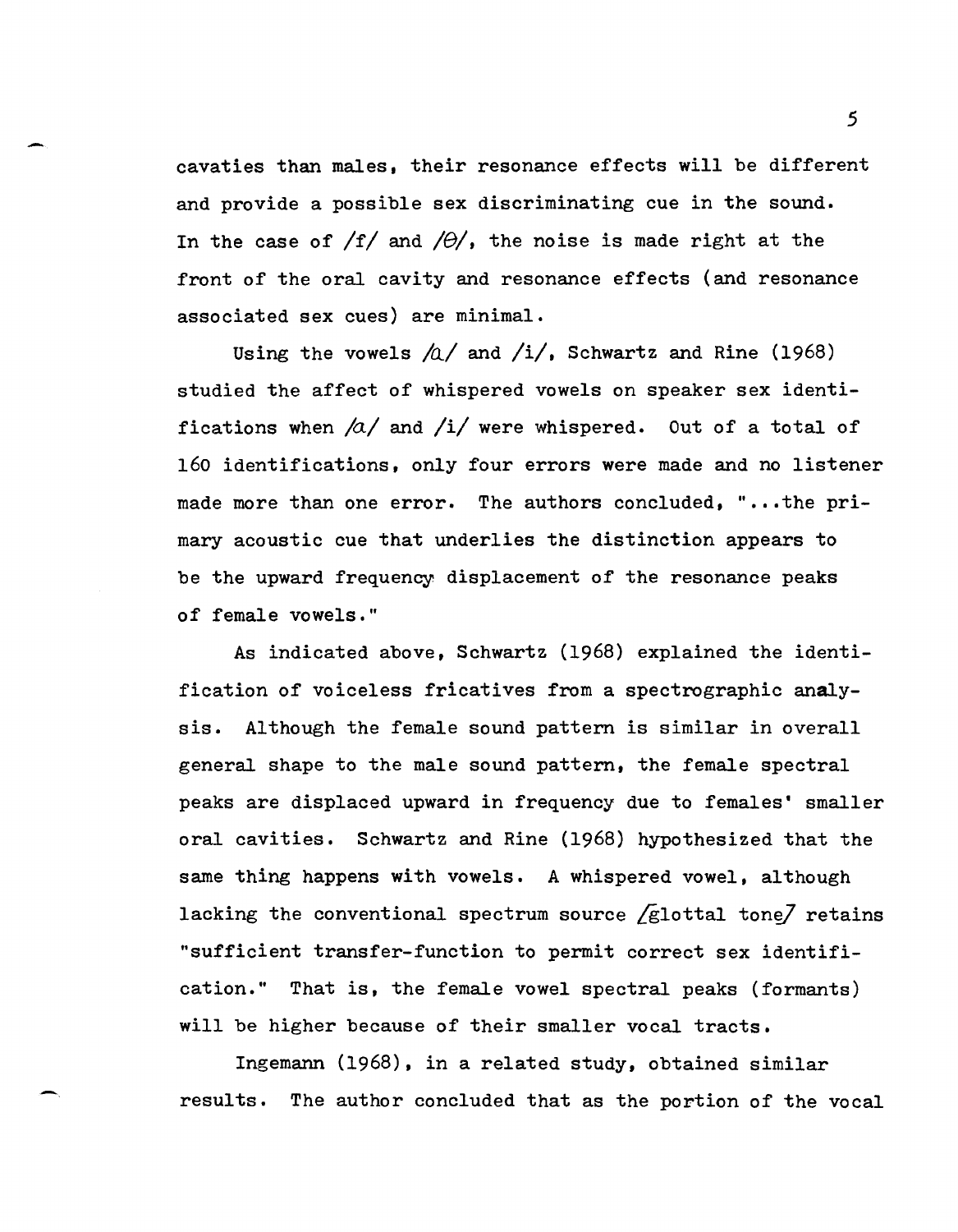tract in front of the constriction made in the formation of the fricative diminishes, the accuracy of speaker sex identification decreases. This is consistent with the results of Schwartz' study (1968) and the explanation given above.

#### Vowel Identification

-

Peterson and Barney (1952), in their study of vowels, established the fact that /i/, /e/ and /u/ are generally quite well understood. The high rate of correct identification of /i/ and /u/ was attributed to their terminal positions in the speaker's mouth. That is  $/i/$  is the highest front sound in English and /u/ is the highest back sound in English. These terminal, or end positions, are such that they are less likely to be displaced in production. This would mean that these sounds should be more consistenly recognized by listeners.

The authors explained the consistently correct identification of  $\sqrt{\alpha}$  from the vowel loop. When listeners incorrectly identified a vowel, the SUbstitution was a vowel adjacent to the correct vowel on the vowel loop. The tendency of listeners is to shift toward a lower speech sound on the vowel loop. In other words, an  $/I/$  would be perceived as an  $\frac{\ell}{\epsilon}$  or an  $\frac{\ell}{\mu}$ as a  $/v'$ . Since there is a wide gap between  $/x'$  and  $/a'$ , the vowel most directly below  $/\approx/$ , this might account for the high degree of correct identification. Also, in most vowel diagrams, the  $/ze/$  is the lowest front vowel and would thus be a vowel with a terminal position and the rational for terminal vowels, as indicated above, would be applied to */£1.*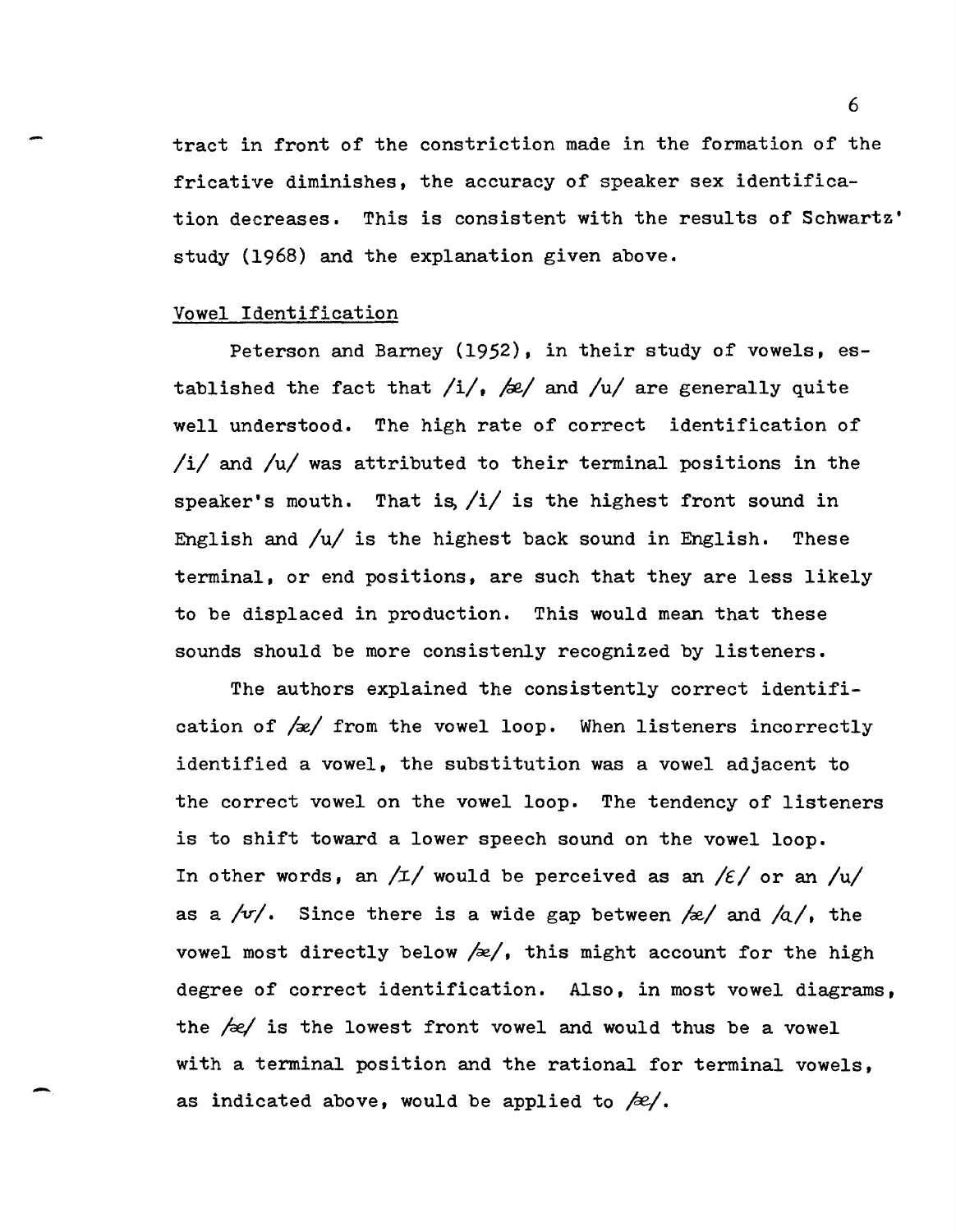Stevens, et. al. (1968), in a comparison study of spectrographic and auditory identification of speakers. found that it is easier to identify a speaker when he says a word containing a front vowel than when he utters a word containing a back vowel.

Lehiste and Meltzer (1973), in their comparison study of the identification of normal versus synthetic vowels, found that listeners more consistently identified male vowel sounds spoken under normal conditions (as opposed to the synthetic vowel sounds) than female vowel sounds spoken under the same conditions. The results indicated that  $f\sqrt{y}$  was the most difficult vowel to identify under normal speaking conditions and that the high front vowel sounds were most consistently correctly identified under the same conditions. The authors concluded that "formants are more important than fundamental frequencies" in the identification of vowels.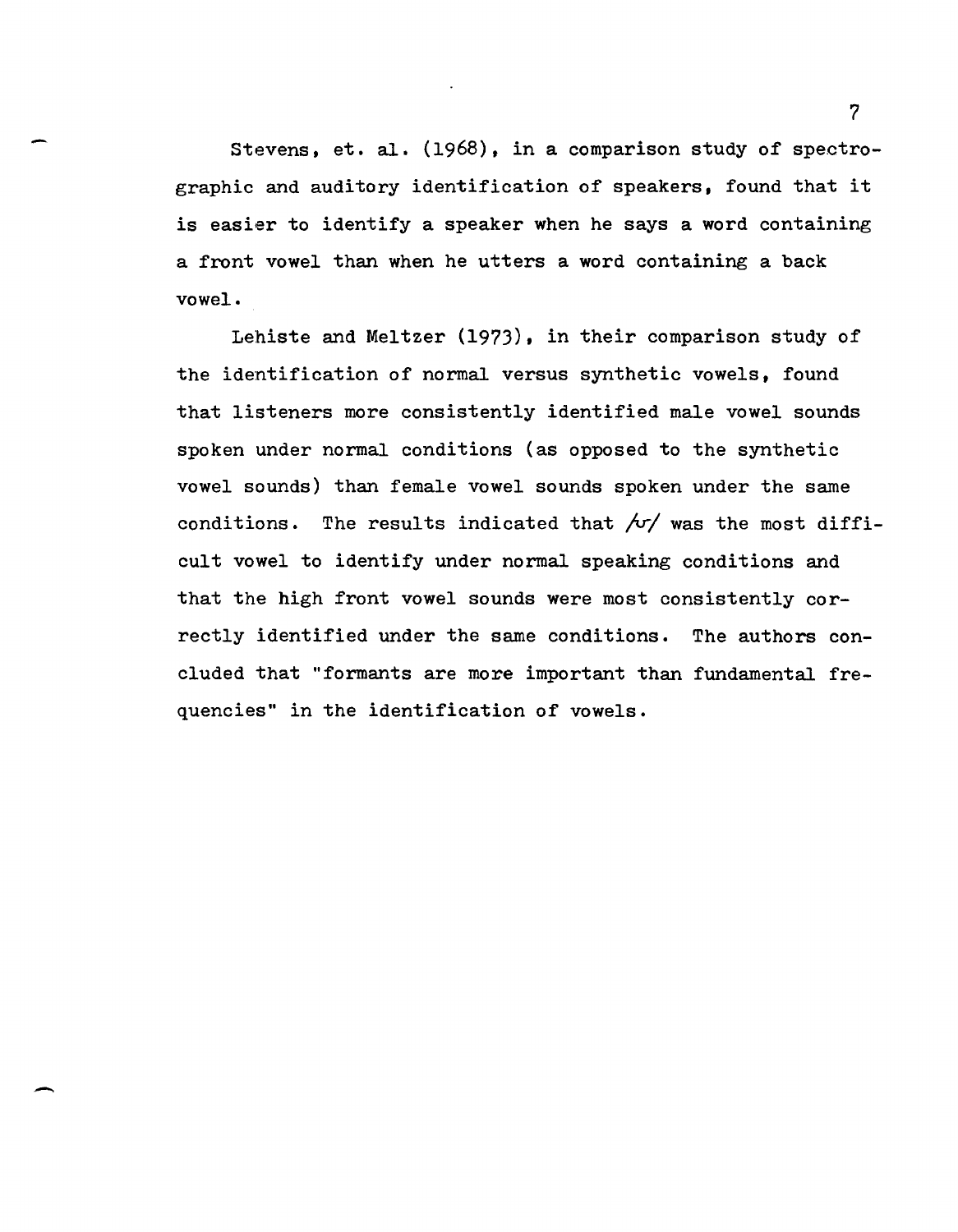#### CHAPrER III

#### MErHOD

#### Speakers and Listeners

The speakers were two male and two female college students. They were between the ages of 19 and 21 years. They spoke with a Standard American Dialect and had no speech impairments. The 20 listeners were college students who were undergraduate majors in Speech Pathology & Audiology. They were unfamiliar with the speakers.

#### Part I, Procedure

-

The four speakers were instructed in the use of an Aurex 2 electrolarynx. They practiced the test sentences using the electrolarynx at a fundamental frequency of approximately 100 Hertz. One at a time, the four speakers read five phonetically varied sentences, approximately five seconds in length. All speakers used the same phrasing in each sentence to eliminate individual differences in phrasing. The sentences were tape recorded on a Roberts Tape Recorder, Model X77lX. The five sentences of all four speakers were then randomly dubbed across speakers onto a second tape with a five second pause between each segment. This resulted in a listening tape of 20 sentences with a total time of approximately three and a half minutes.

The listeners were given an answer sheet on which they were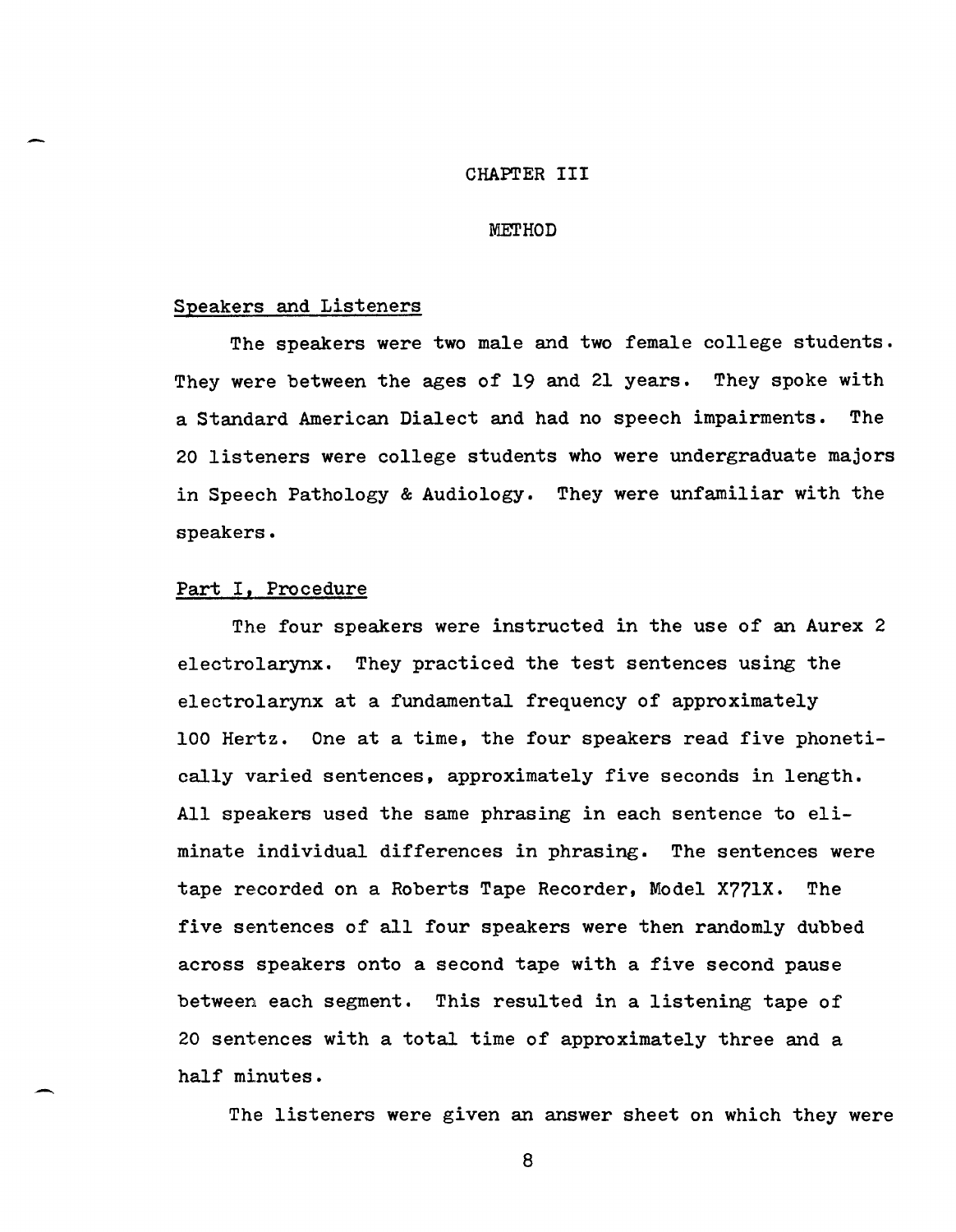instructed to mark the sex of the speaker and rate the confidence of their judgement on a scale of  $1-to-10$   $(1 = totally$ confident, 10 = no confidence.) All 20 participants listened to the tape recording simultaneously.

#### Part II, Procedure

The four speakers were instructed in the pronunciation of the vowels  $/i, I, \varepsilon, \infty, a, o, \mathcal{V}$ , and  $u/$ . One at a time, the speakers recorded the vowels with about a two second duration. The vowels of all four speakers were then randomly dubbed, across vowels and across speakers, onto a second tape with a five second pause between each vowel. This resulted in a listening tape of 32 vowels with a total listening time of approximately four minutes.

The listeners did this listening task directly following Part I. They were given an answer sheet on which they were instructed to mark the sex of the speaker, the vowel being said, and to rate the confidence of their choice of vowels on a scale of 1-to-10 (1 = totally confident, 10 = no confidence.) Since the results of the study did not depend on phonetic transcription, the listeners were given the list of vowels to be said.

#### Part I, Statistical Analysis

A test of significance between an observed and a specified proportion was used to determine whether or not the correct identification of male speakers was significantly better than chance. Since the chance proportion of correct identifi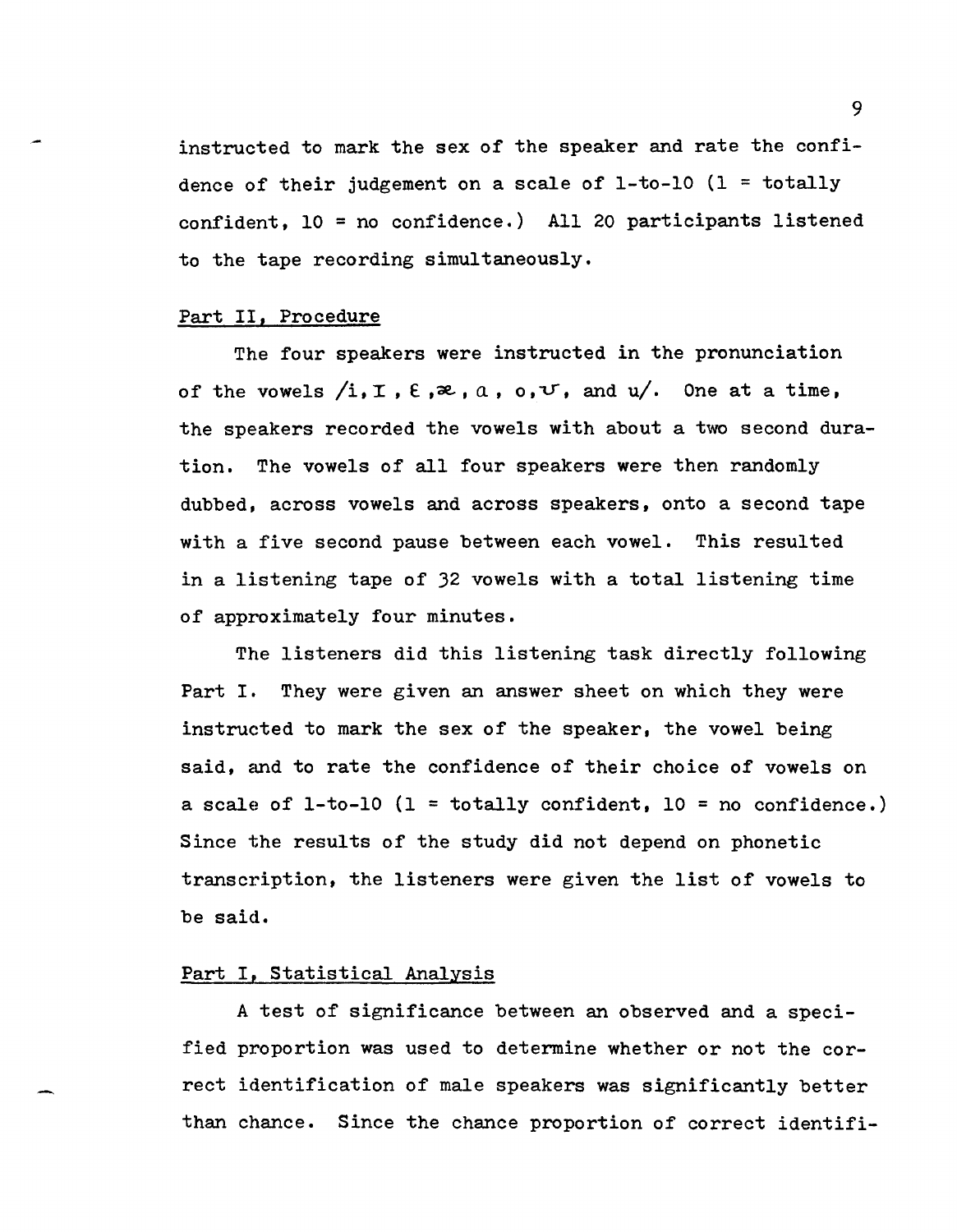cation was 50% (male or female only possible response), the statistical test was done to determine if correct sex identification was significantly better than 50% at the .05 or .01 level of confidence. The same test was run to determine whether or not the correct identification of female speakers was significantly better than chance. Then a test of significance between two specified proportions was used to determine whether or not the correct identification of male speakers was significantly better than the correct identification of female speakers.

Finally, a t-test was used to determine whether or not the listeners' mean judgement of confidence for correct identification of male speakers was significantly greater than the mean judgement of confidence for correct identification of female speakers.

#### Part II, Statistical Analysis

.-

A test of significance between an observed and a specified proportion was used to determine whether or not the correct identification of males from vowel utterances was significantly better than chance and whether or not the correct identification of females from vowel utterances was significantly better than chance. Since the chance proportion of correct identification was one out of two (either male or female), the statistical test was done to determine whether or not correct identification of sex from vowels was significantly better than 50%. Then a test of significance between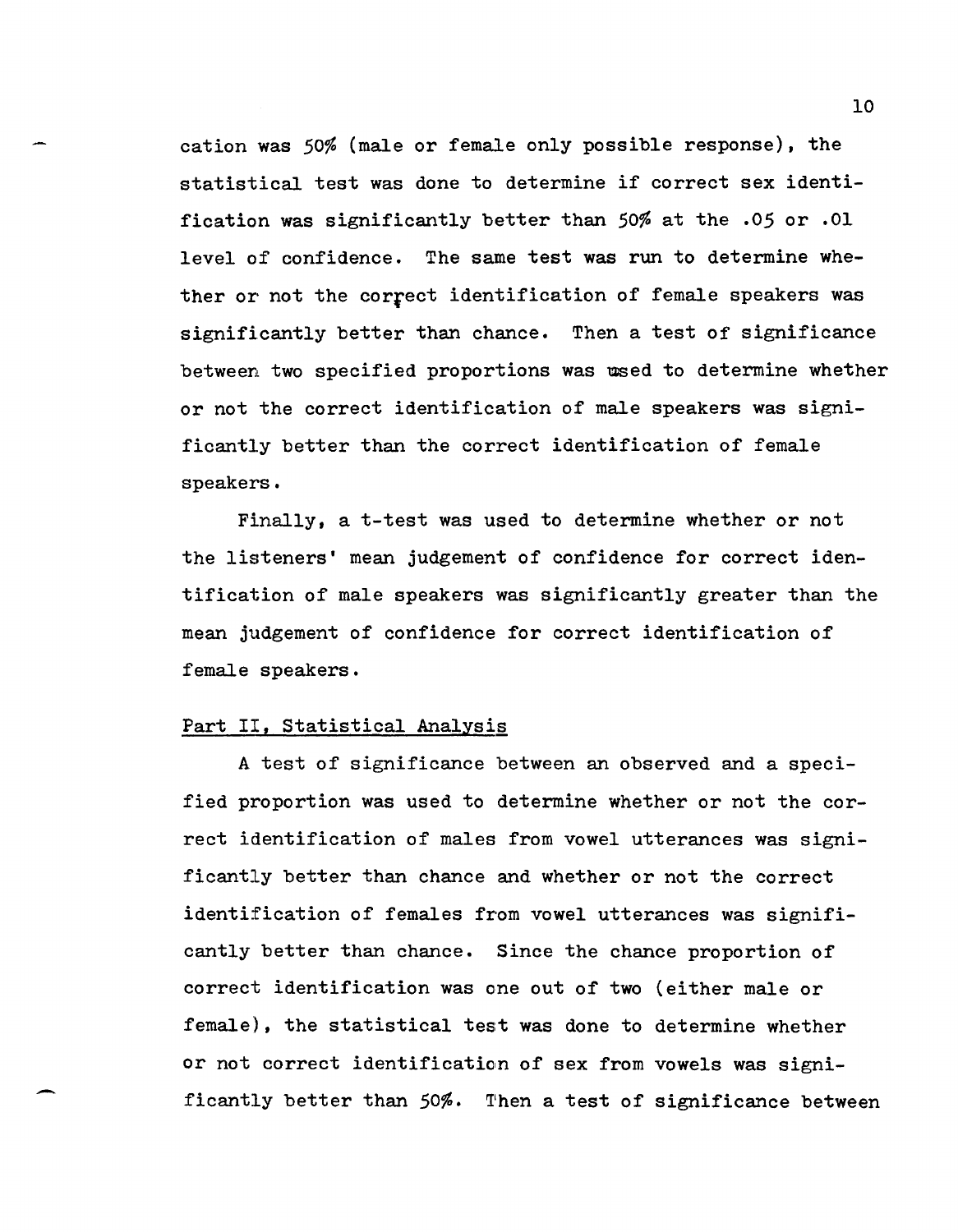two specified proportions was used to determine whether or not the correct identification of males from vowel utterances was significantly better than the correct identification of females from vowel utterances.

A test of significance between an observed and a specified proportion was used to determine whether or not the correct identification of front vowels was significantly better than chance and whether or not the identification of back vowels was significantly better than chance. Since eight vowels were used in the study, and the listeners had a list of the eight vowels (i.e., closed set response), the number of correct vowel identifications from chance would have been one of eight (or 12.5%). The statistical test was done to determine if the number of correct vowel identifications was significantly better than 12.5%.

When dividing the eight vowels into front and back, Peterson and Barney's vowel loop (1952) was used to determine the dividing point. These two groups were as follows: front vowels  $(\overline{1}, 1, \overline{2}, \mathcal{Z})$ ; back vowels  $(\overline{a}, 0, \overline{v}, \underline{u})$ .

Then a test of significance between two specified proportions was used to determine if there was a significant difference between the following:

- 1) Correct front vowels and correct back vowels.
- 2) Correct male front vowels and correct female front vowels.
- 3) Correct male back vowels and correct female back vowels.
- 4) Correct male front vowels and correct male back vowels.

--

5) Correct female front vowels and correct female back vowels.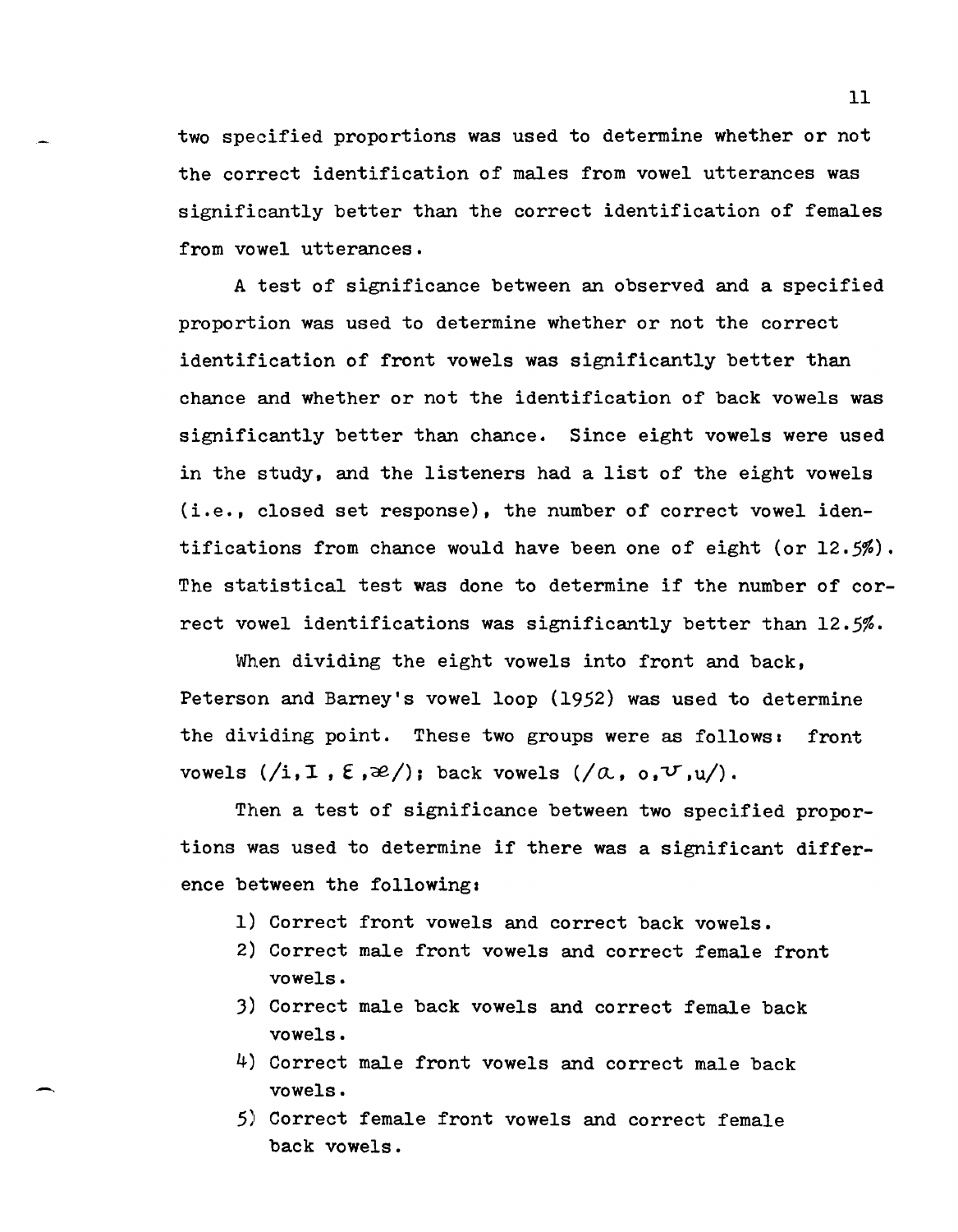## CHAPTER IV

### RESULTS

#### Part I

-

The purpose of Part I of this study was to further investigate speaker sex identification from sentence length utterances in the absence of glottal source characteristics, and to discover if there was a significant difference between a listener's ability to identify a male voice versus a female voice with normal laryngeal cues removed.

A one-tailed test of significance between an observed and a speclfied proportion was used to determine whether or not the correct identification of the male speakers from sentence length utterances was significantly better than chance. Out of 200 tests, 144 were correctly identified as male speakers. The z value of 6.22 was significant at the .01 level. The results of the test of significance for the correct identification of the female speakers also showed significance at the .01 level with a z value of 3.11. Out of 200 trials, 122 were correctly identified as female speakers.

The results indicate that listeners could identify a speaker's sex in the absence of glottal source characteristics, whether the speaker was male or female. Since the proportion of chance was one out of two (male or female), the test results show that the correct identification of the speakers' sex was significantly greater than 50%.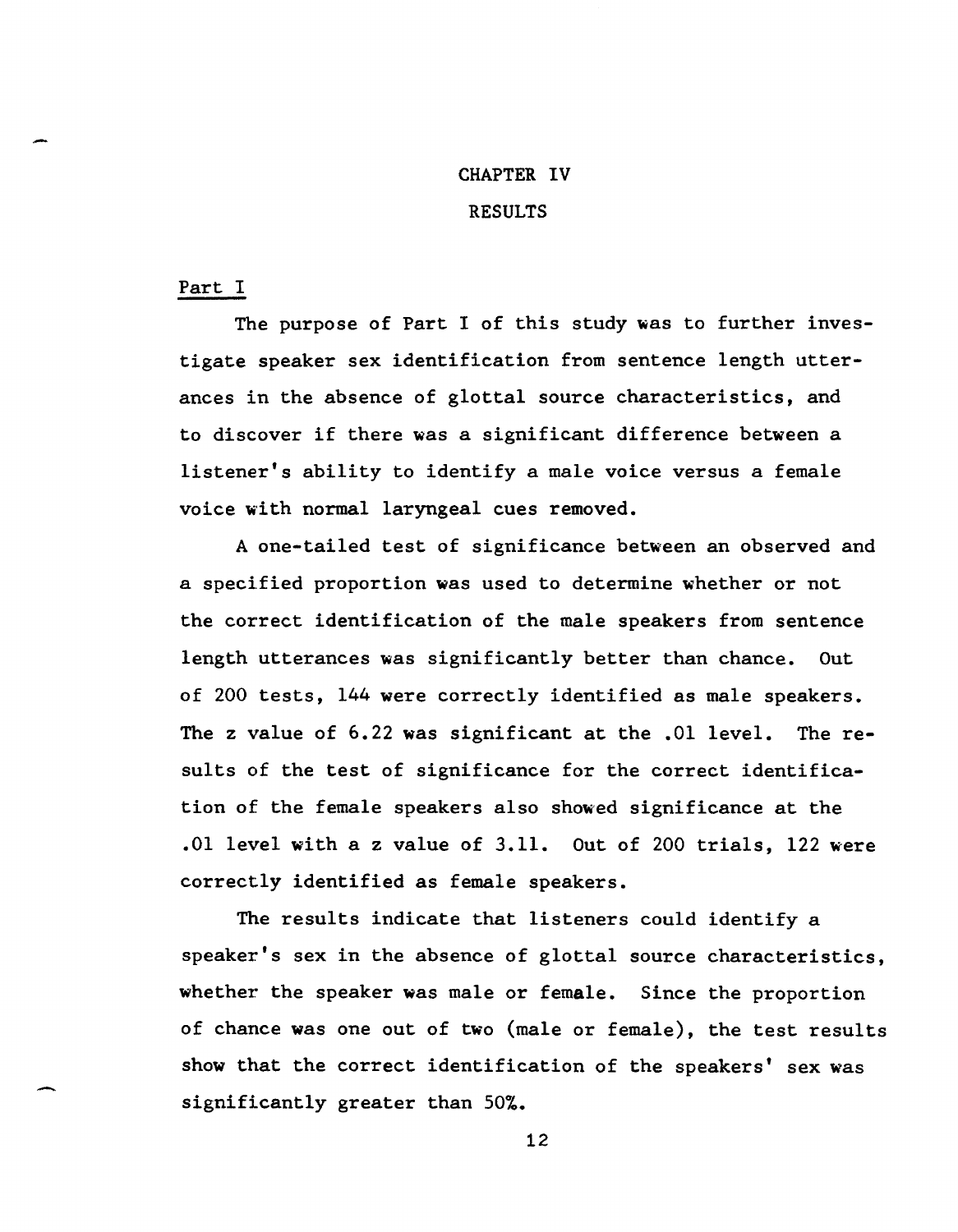Since both the correct identification of the male speakers and the correct ifentification of the female speakers were significantly better than chance, a test of significance between two specified proportions was used to determine whether or not the correct identification of male speakers was significantly better than the correct identification of female speakers. The resulting z value of 2.33 was significant at the .05 level, but not at the .01 level. This, however, does indicate that listeners could correctly identify male speakers significantly better than female speakers.

The listeners were asked to rate the confidence of their choice of speaker sex on a scale of 1 to 10  $(1 -$  totally confident; 10 = no confidence). The mean confidence rating of listeners for the correct identification of male speakers was 5.27. The mean confidence rating of listeners for the correct identification of female speakers was 5.41.

Since the listeners correctly identified the male speakers significantly better than the female speakers, a t-test was used to determine whether or not the listeners' mean judgement of confidence for male speakers was significantly different than the mean judgement of confidence for female speakers. The t-score of .430 was not significant at the .01 level or the .05 level. This indicated that, although listeners identified male speakers significantly better than female speakers (without glottal source characteristics), they were not significantly more confident of their judgement of male speakers.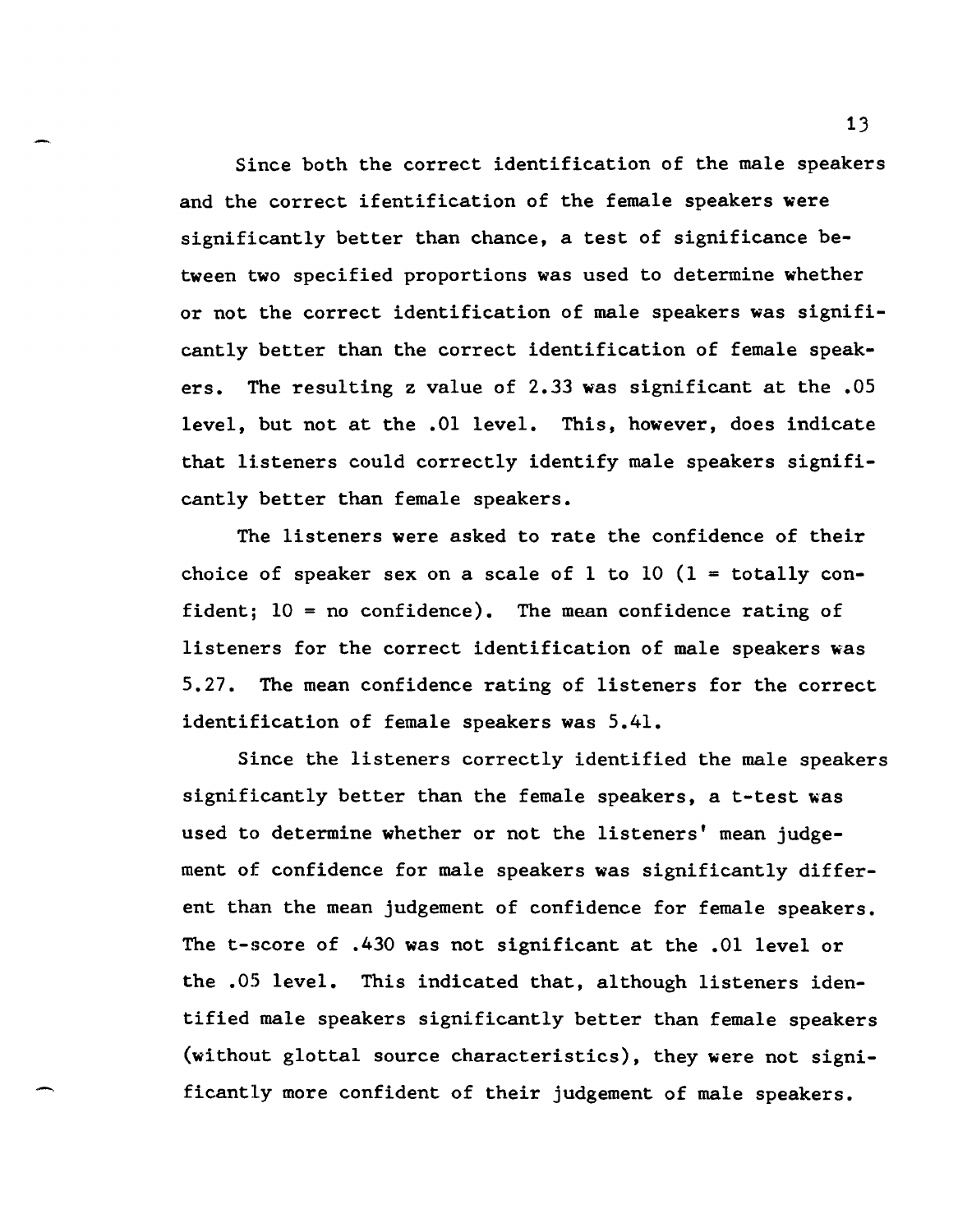## Part II

The purpose of Part II of this study was to determine whether or not, with the removal of normal laryngeal cues, sex could be identified from vowel utterances; and to determine if vowels produced without normal laryngeal cues would be intelligible. The intelligibility of the vowels was broken down into front versus back vowels and male versus female vowels.

A one-tailed test of significance was used to determine whether or not the correct identification of vowels spoken by males was significantly greater than chance, and whether or not the correct identification of vowels spoken by females was significantly greater than chance. The z value of 2.01 for the correct identification of vowels spoken by males was significant at the .05 level. Out of 320 trials, 178 were correctly identified as male speakers. Likewise, the z value of 1.67 for the correct identification of female vowels was significant at the .05 level. Out of 320 trials, 145 were correctly identified as female speakers.

This means that listeners could correctly identify the sex of a speaker (without normal laryngeal tones) from a spoken vowel. Since the chance proportion was one out of two (male or female), the results indicate that the listeners correctly identified the speakers' sex significantly greater than 50% of the time.

When comparing the correct identification of males from vowel cues without normal laryngeal cues with the correct identification of females from vowel cues without normal laryngeal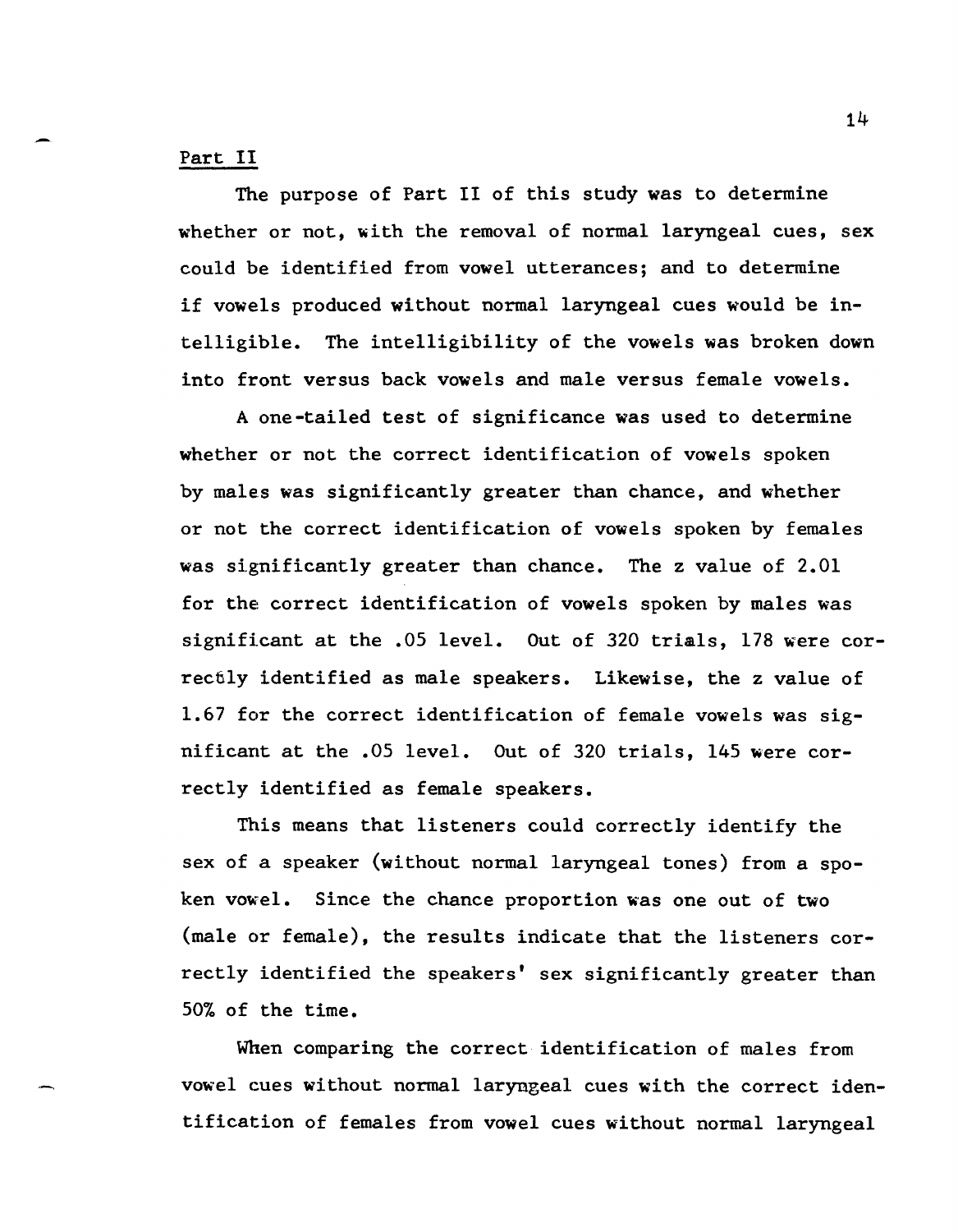cue, a z value of 2.609 was obtained. This value was significant at the .01 level which indicates that listeners correctly identified the male speakers from vowels significantly better than the female speakers.

A one-tailed test of significance between an observed and a specified proportion was used to determine whether or not the correct identification of front vowels was significantly better than chance. Since there were eight vowels from which to choose, the number of correct identifications from chance was one out of eight. The test was used to determine whether or not the correct identification of front vowels was significantly greater than 12.5%. Out of 320 trials, 163 were correctly identified as front vowels. The z value of 20.79 was significant at the .01 level, indicating that listeners could identify front vowels significantly better than 12.5% of the time. The same test was used to determine whether or not the correct identification of back vowels was significantly better than chance. Out of 320 trials, 160 were correctly identified as back vowels. The z value of 20.28 was significant at the .01 level, indicating that listeners could correctly identify back vowels significantly better than chance, 12.5%.

A two-tailed test of significance between two specified proportions was used to analyze the remainder of the data.

1) A z value of .237 indicates that there was no significant difference between the correct identification of front vowels and the correct identification of back vowels, indepen-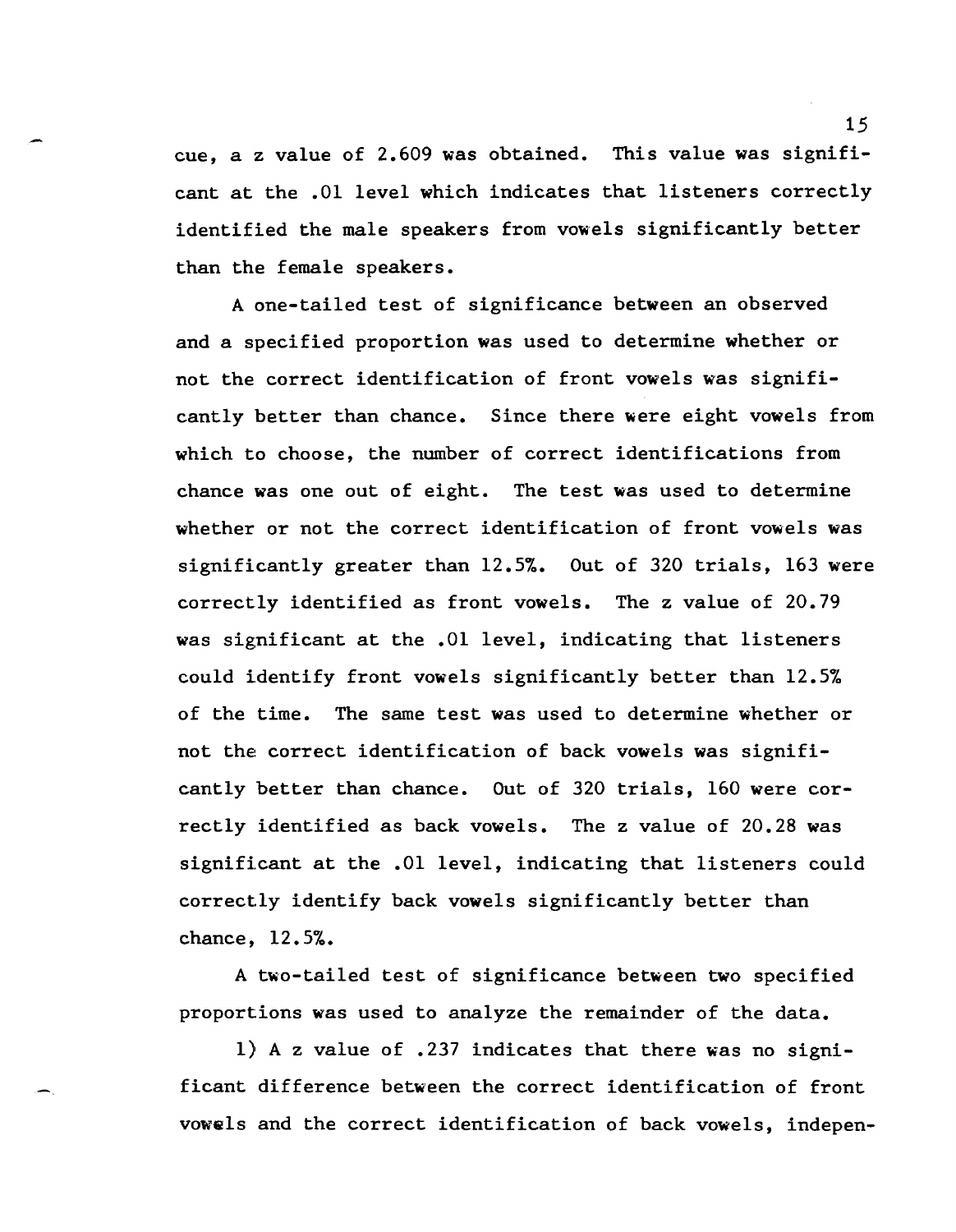dent of speaker sex identification. This indicated that there was no significant difference in the listeners' ability to identify front vowels versus back vowels in the absence of normal laryngeal cues.

2) There was no significant difference between the correct identification of front vowels spoken by males and the correct. identification of front vowels spoken by females. Out of 160 trials each, 85 male front vowels and 78 female front vowels were correctly identified with respect to vowel and sex. The z value of .782 was not significant at the .01 level or thr .05 level.

3) The two-tailed test of significance was used to determine whether or not there was a significant difference between the correct identification of back vowels spoken by males and back vowels spoken by females. Out of 160 trials each, 93 male back vowels and 67 female back vowels were correctly identified with respect to the vowel and the sex. The z value of 2.90 was significant at the .01 level, indicating that the listeners identified the back vowels spoken by the male speakers significantly better than the back vowels spoken by the female speakers.

4) When comparing the correct identification of front vowels spoken by males and back vowels spoken by males, a z value of .9 was not significant at the .01 level or the .05 level. This indicated that there was no significant difference in the listeners' ability to identify front vowels and back vowels when spoken by a male.

-.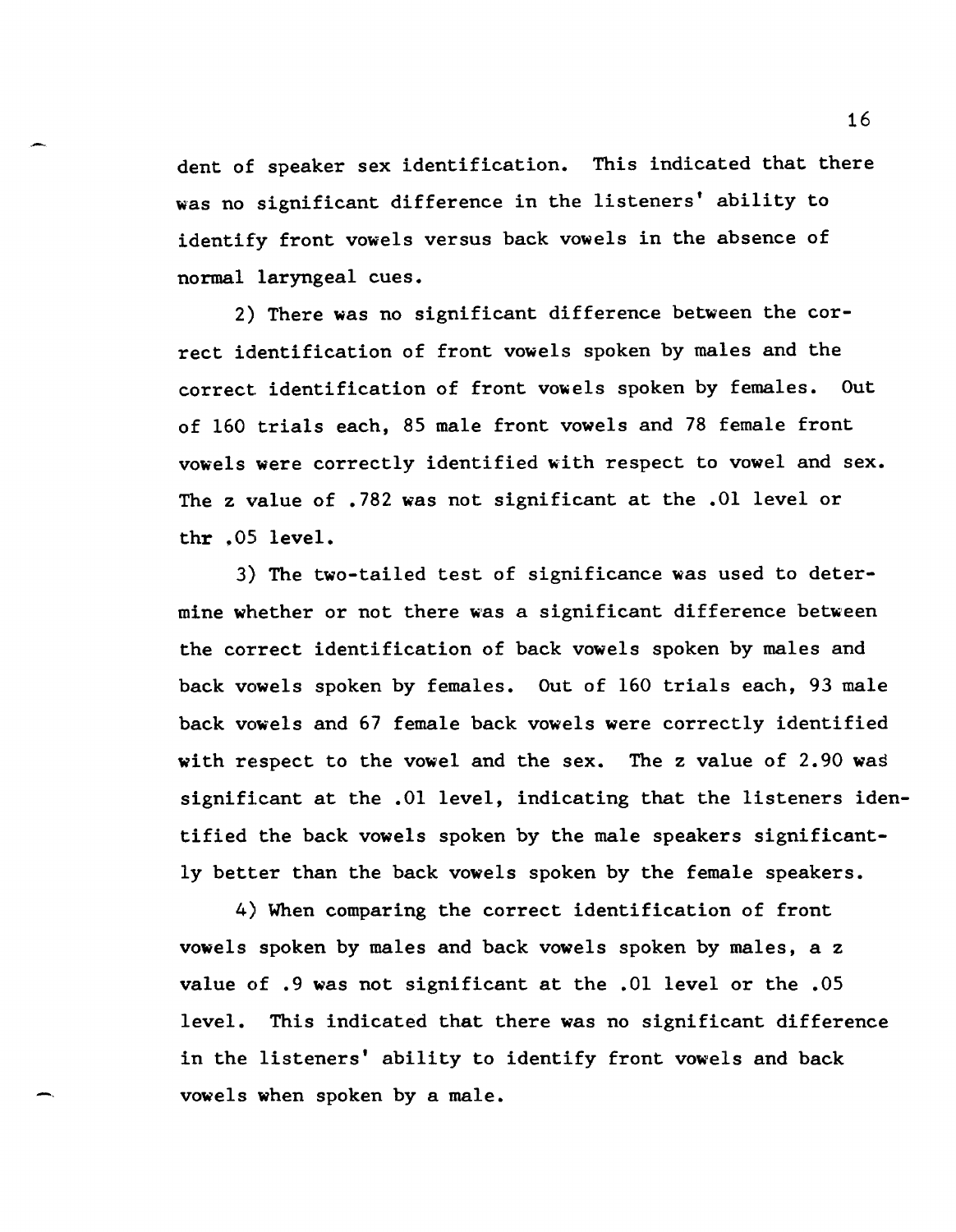5) There was no significant difference between the correct identification of front vowels spoken by females and back vowels spoken by females. The z value of 1.23 was not significant at the .01 level or the .05 level. This indicated that there was no significant difference in the listeners' ability to identify front vowels and back vowels when spoken by a female.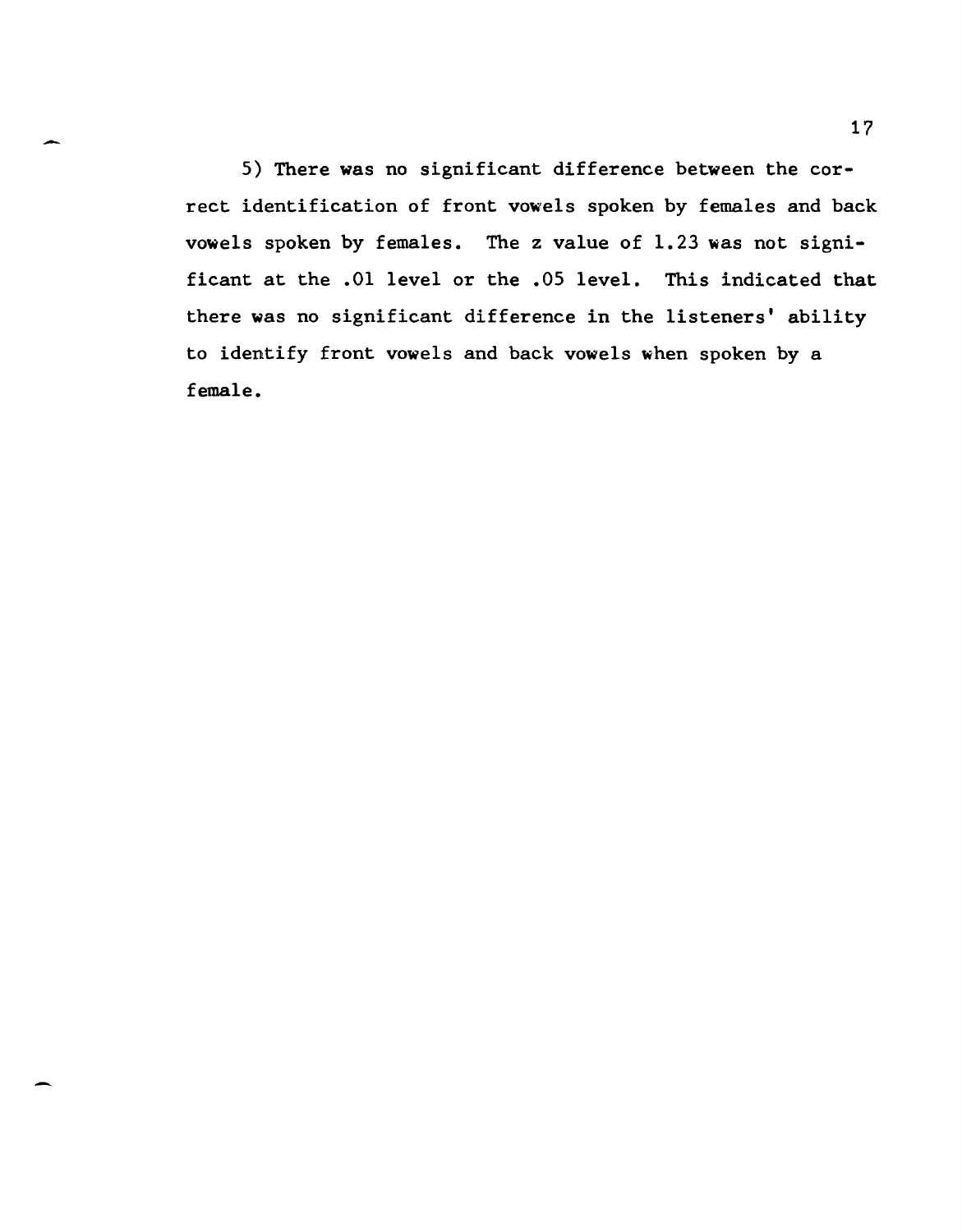#### CHAPTER V

### DISCUSSION AND SUMMARY

The purpose of this study was twofold. Part I attempted to investigate the affect of a single frequency glottal tone on speaker sex identification from sentence length utterances. The purpose of Part II of this study was to determine whether or not. with the removal of normal laryngeal cues, sex could be identified from vowels to determine if back vowels are easier to identify than front vowels.

### Analysis of Part I

The listeners were able to identify both male and female speakers in the absence of glottal source characteristics. The correct identification of the speakers was significantly greater than chance, which means that,when using sentences as the test materials, the listeners did not rely on the pitch or fundamental frequency of the speaker's voice to determine the sex of the speaker. This finding was consistent with Coleman (197l. 1973). On the basis of these results alone. one could conclude that other cues, such as the resonance characteristics of voiceless sounds, are the cues which aid in speaker sex identification. This conclusion was consistent with the findings of Ingemann (1968) and Schwartz and Rine (1968). These studies found that listeners could correctly identify speaker sex from voiceless fricatives. These resonance characteristics were dependent on the size of the speaker's oral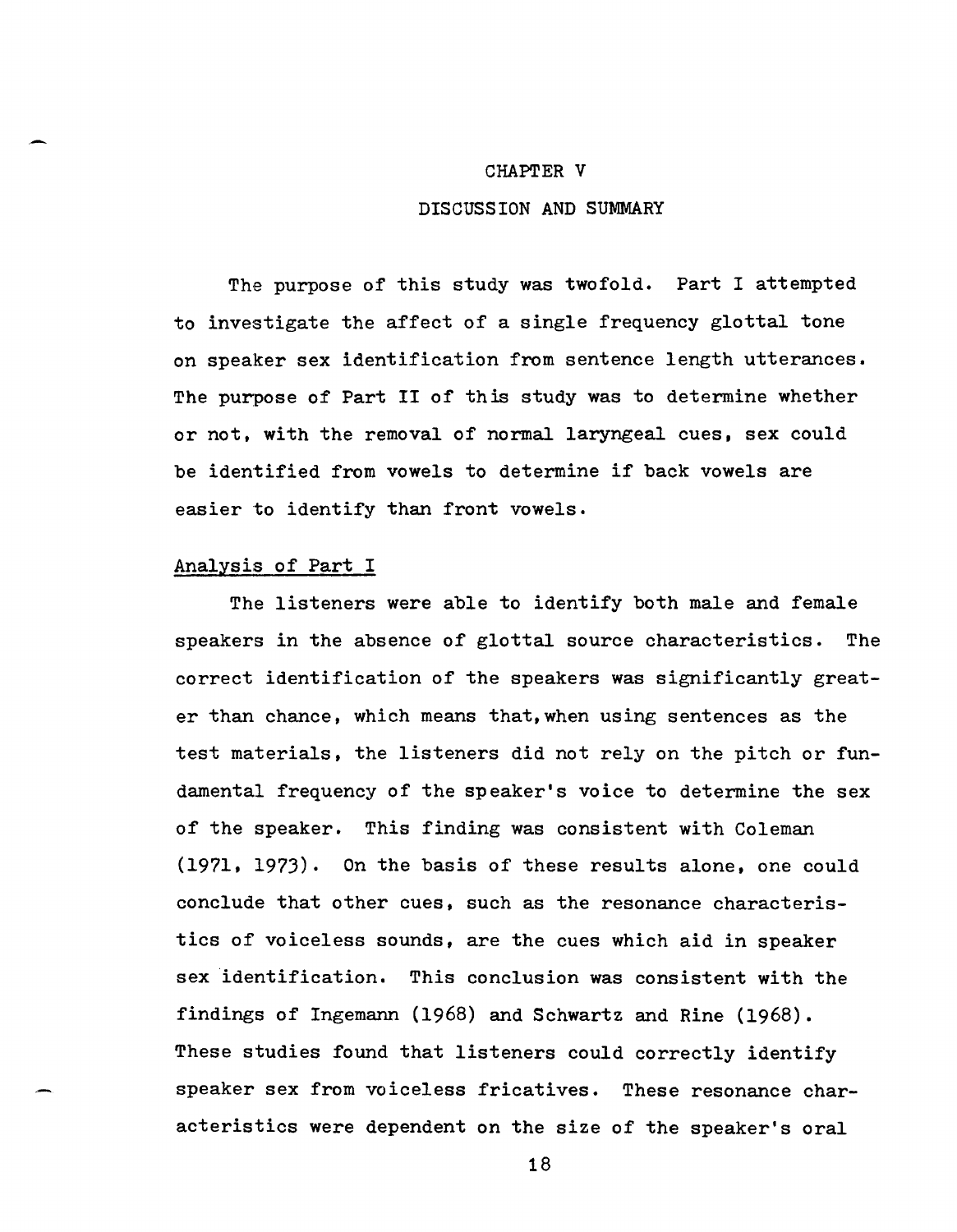- <sup>19</sup> cavity. Since a normal male's oral cavity would be larger than a normal female's oral cavity, one would expect differences in resonance characteristics independent of normal laryngeal tones.

> The z value obtained from the comparison of the correct identification of male speakers and the correct identification of female speakers resulted in a significant difference between the two groups of speakers. The listeners correctly identified male speakers using a single glottal tone significantly more often than female speakers under the same conditions. These results were consistent with the findings of Coleman (1971,1973), Hoover (1975), Schwartz and Rine (1968), and Lehiste and Meltzer (1973).

There are various reasons for this difference in speaker sex identification. The fundamental frequency of the electrolarynx used more closely approximated the fundamental frequency of the male voice than that of the female voice. This explanation was consistent with the results obtained. This was probably the most likely reason why the listeners misidentified a speaker's sex (they more often identified a female voice as a male voice than a male voice as a female voice.) However, there could have been more differences in the speech characteristic between the men which made them easier to recognize than the women, as suggested by Coleman  $(1973)$ .

Additional research needs to be done using a substitute glottal tone which more closely approximates the fundamental frequency of the female voice. One could hypothesize that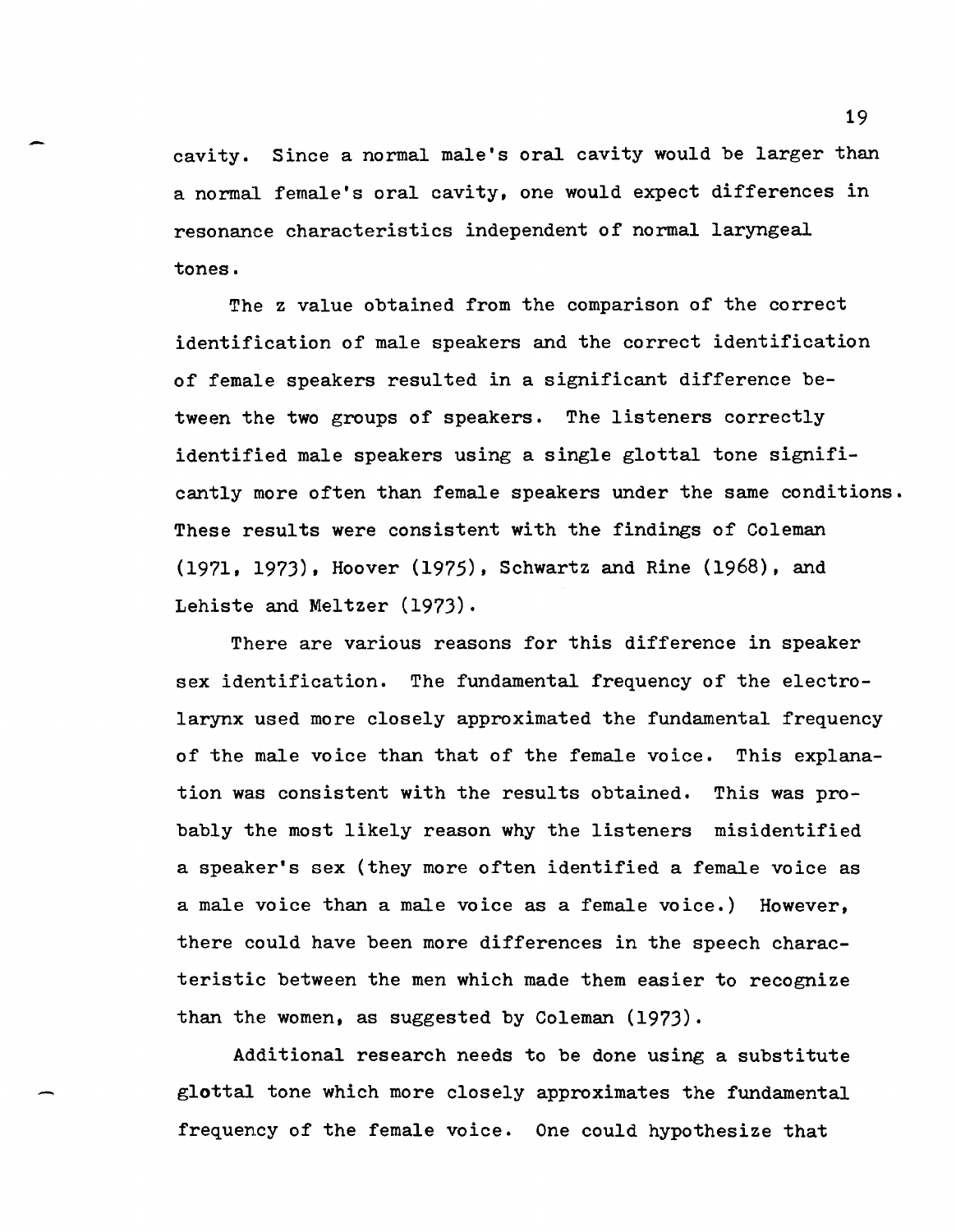listeners would more often identify a speaker's sex as that of a female.

The t-score obtained from the analysis of the confidence ratings of correct male speaker identification and correct female speaker identification did not result in a significant difference between the mean confidence ratings for each group of speakers. Interestingly, the mean confidence ratings for each group was slightly more than five, which is the midpoint between totally confident and no confidence. There could be several explanations for this occurrence.

First, it was possible that the listeners did not have enough time between speakers to really decide how confident they were. As a result, they were more likely to choose a middle number at random. Secondly, a range of I to 10 may have been too broad a spectrum from which to choose. The results may have been more accurate had the listeners only a choice of two confidences, thosebeing "confident" and "not confident."

If, however, these results actually reflect the male and female voices in the absence of normal laryngeal cues, they reveal an interesting fact about the voice identification. Listeners could identify a speaker's voice without glottal source characteristics; therefore, fundamental frequency of a speaker's voice is not the most important factor in a speaker sex identification. However, since the average confidence rating for the correct identification of a speaker's sex was approximately the midpoint between totally confident and no confidence, the distinguishing factors of a male and a female voice were not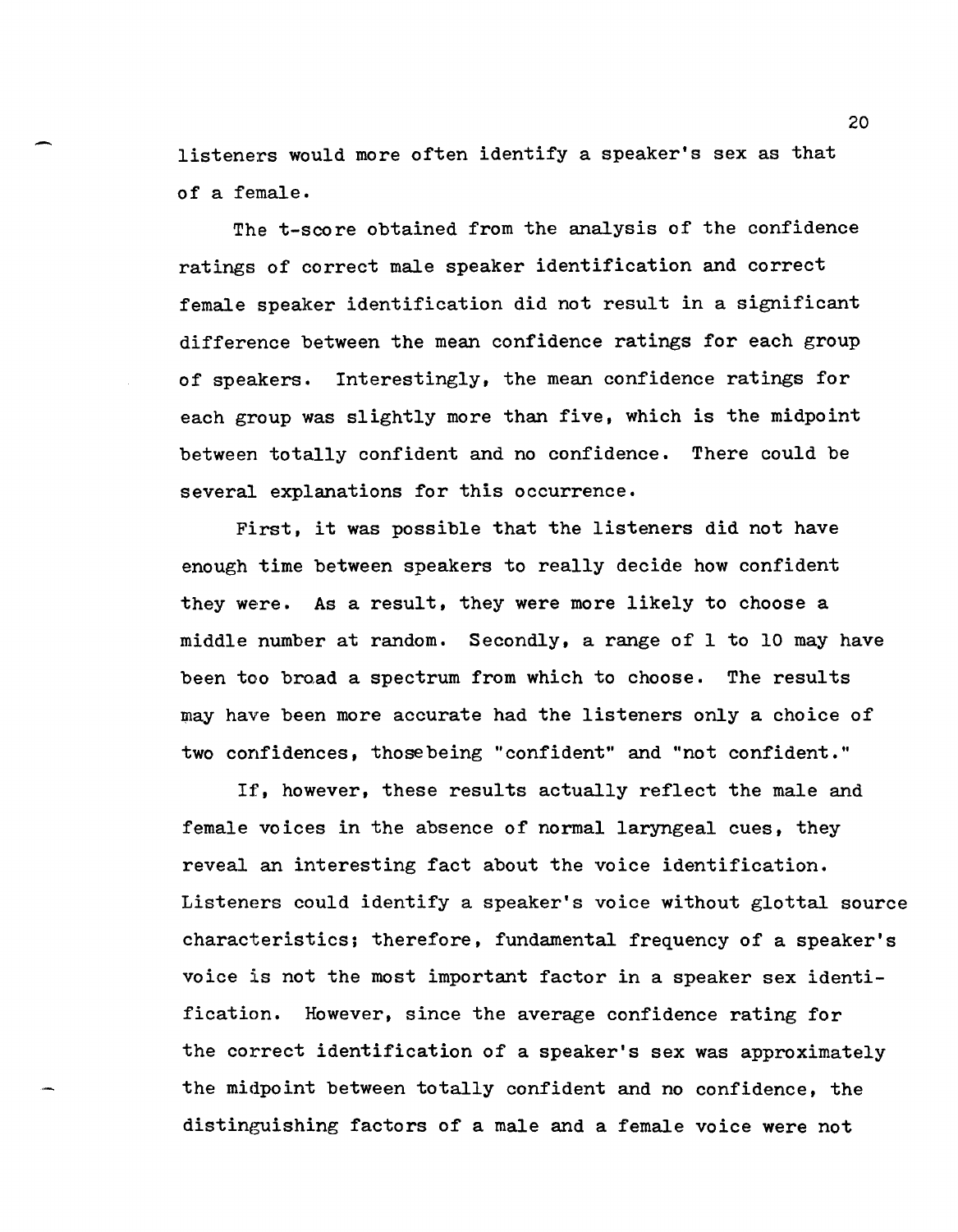readily identifiable by the listeners.

If there were some noticeable differences between the voices (with the removal of differences in fundamental frequencies) one could expect that the listeners would be more confident of their judgement of speaker sex. The hypothesis is, therefore, that with the removal of glottal source characteristics, the distinguishing factors between voices are not identifiable by the listeners, although the listeners are still able to distinguish between a male and a female voice.

### Analysis of Part II

.-

The listeners were able to correctly identify male and female voices from vowels in the absence of normal laryngeal cues significantly better than chance. In addition, the listeners were able to correctly identify vowels spoken by males significantly better than vowels spoken by females. These results were consistent with the results from Part I. Listeners could identify speaker sex in the absence of glottal source characteristics and the male voice was correctly identified with significantly less errors than the female voice. These results indicate that very few speech cues are necessary for speaker sex identification. It has been hypothesized by Hoover (1975) that formant frequencies are the most important characteristic in the identification of vowels. Formant frequencies and the difference in spectral peak displacement between the male and female voice combine to aid in the consistently correct identification of speaker sex from vowels.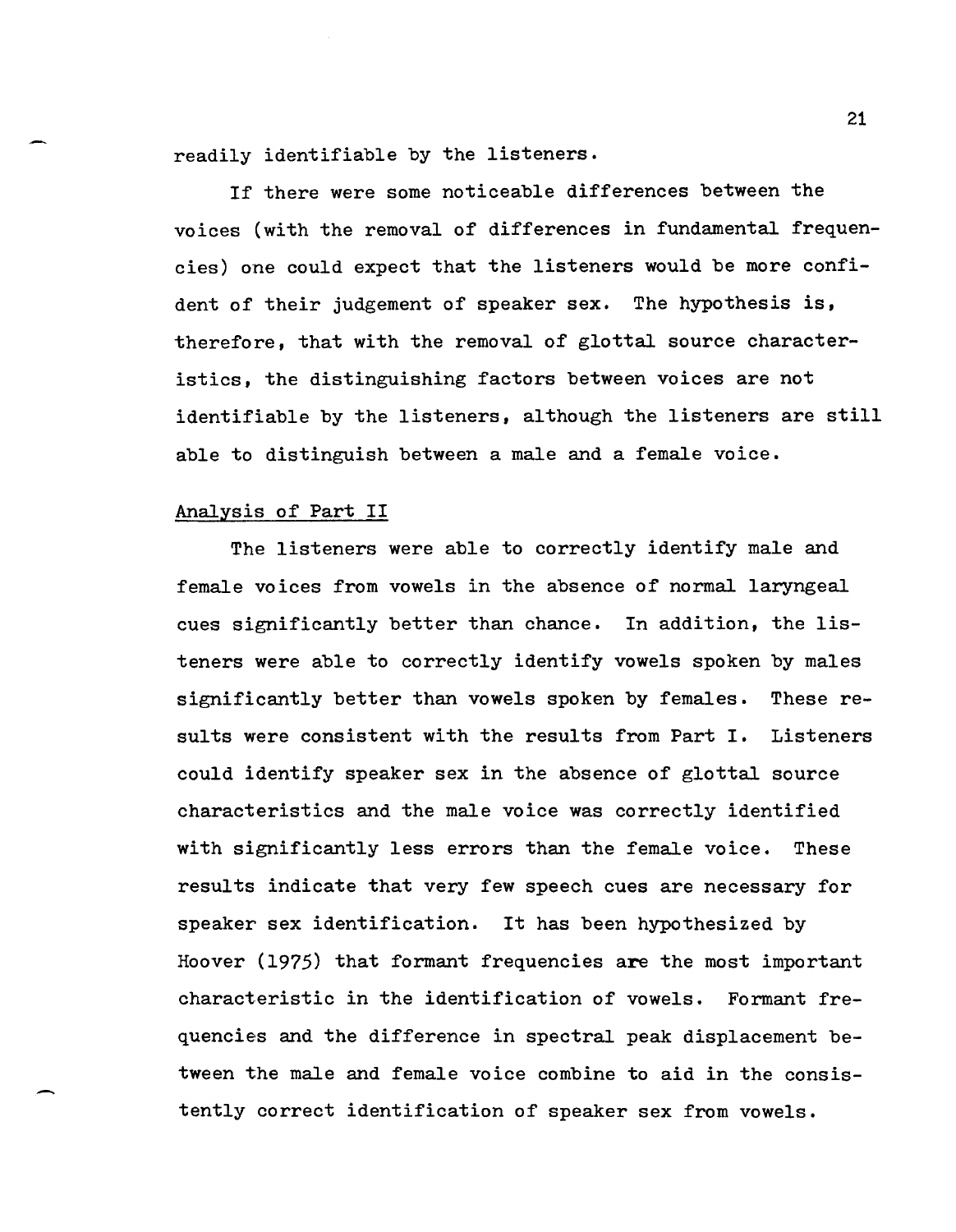The fact that sex could be identified from vowels as well as sentences support the theory of characteristics of the formant frequencies of vowels as opposed to phrase structure or other prosodic cues.

Analysis of the z values obtained in the test of significance comparing the correct identification of front vowels and back vowels to chance, resulted in a significant difference between both vowel groups and chance. The z values were extremely significant, indicating that the listeners had no trouble identifying the vowels in the absence of normal laryngeal tones. One factor in the test which added to the listeners ability was the fact that they were given a closed set of eight vowels from which to choose for each vowel that was said. They were not, however, given an indication as to how often each vowel would be said. It would be interesting to see what would happen to the results if the listeners were not given a closed set from which to choose. The results of this test indicated that normal fundamental frequency cues are not needed for correct identification of vowels. The obvious explanation for the correct identification of vowels is the resonance characteristics of the formant frequencies of the vowels. These results were consistent with the findings and conclusion of Hoover (1975).

There was no significant difference between the correct identification of front vowels and the correct identification of back vowels. This was an indication that there was no factor in the differences of vowel production that aid or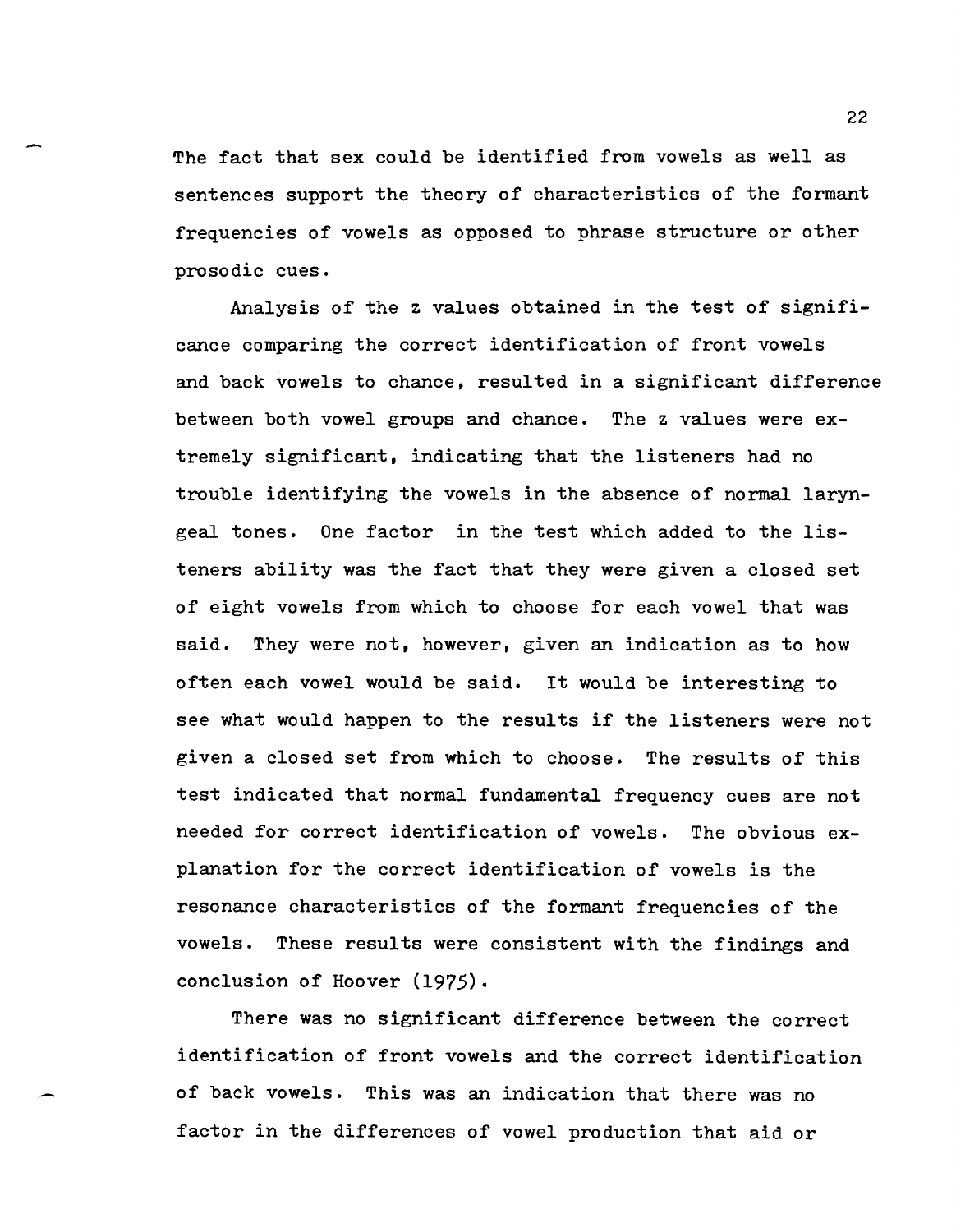hinder a listener's ability to identify the vowel. When analyzing the raw scores of each vowel, the results of this study indicated that  $/i/$ ,  $/E/$ , and  $/a/$  were most often correctly identified while  $\frac{1}{2}$ ,  $\frac{1}{2}$ , and  $\frac{1}{2}$  were most often mistakenly identified. These results were inconsistent with the results of Peterson and Barney (1952) who found that  $/i/$ ,  $/d/$ , and  $/u/$ were most often correctly identified and that  $/a/$  and  $\sqrt{v}$  were among the least correctly identified. The correct identification of  $/i/$  can be explained in terms of its terminal position in production. That is, it is the highest front vowel and, as a result, there is less of a possibility of error in speaker production.

-

-

In the study of Peterson and Barney (1952),  $/u/$  was one of the vowels most often correctly identified. The results of this study were the opposite. Because of the choice of vowels in this study  $\frac{1}{0}, \frac{1}{1}, \frac{1}{1}$ , there was a possibility that in the production of the vowels. there was some overlapping which made the three vowels difficult to distinguish. The possibility existed that the sample of listeners was not large enough to obtain a true indication of vowel intelligibility in the absence of glottal source characteristics. Had there been a larger group of listeners, the results may have been more consistent with previous findings.

There were no significant differences in the correct identification of front and back vowels as a function of speaker sex with the exception of back vowels spoken by males and back vowels spoken by females. These results indicated that the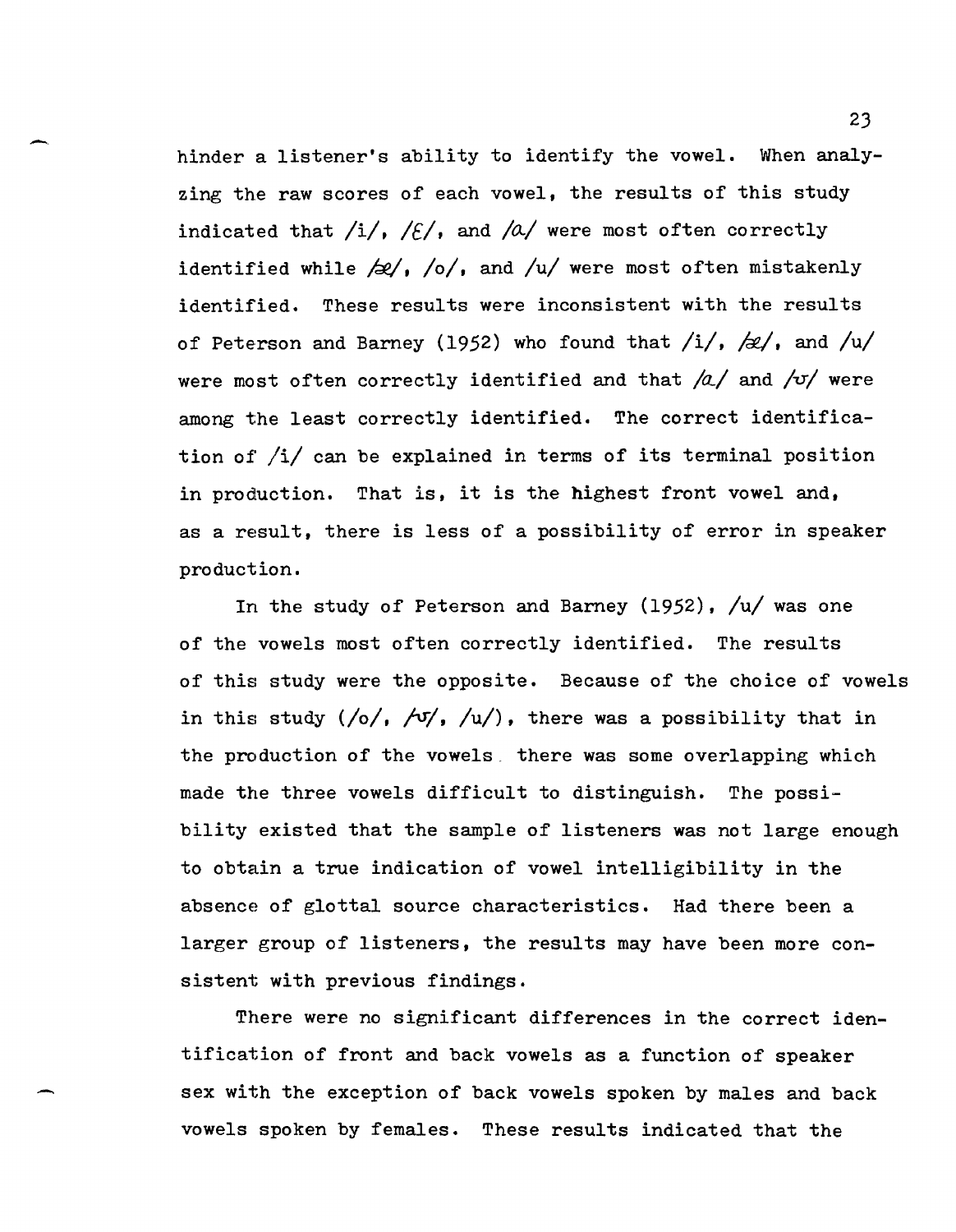size of' the oral cavity has no affect on the intelligibility of vowels. The difference in the correct identification of back vowels spoken by males and back vowels spoken by females was a result of speaker sex identification rather than the influence of vowels. The results indicated that while the removal *of* glottal source characteristics had an affect on speaker sex identification, there was little difference in the identification of front versus back vowels.

#### Summary

-

The purpose of Part I of this study was to investigate speaker sex identification in the absence of normal laryngeal cues. Part II of this study was intended to investigate the affect of vowel intelligibility in the absence of glottal source characteristics. and the affect of these conditions on speaker sex identification. Two male and two female college students were used as the speakers and a group of 20 undergraduate students in Speech Pathology and Audiology were used as the listeners.

Each listener heard a tape of 20 sentences and were required to record the sex of the speaker and the confidence of their choice. Then the listeners heard a recording of 32 vowels and marked the vowel heard and the sex of the speaker.

The results showed that male speakers were more often correctly identified than female speakers when using sentences and vowels as test material. The results also showed that there is no significant difference between the identification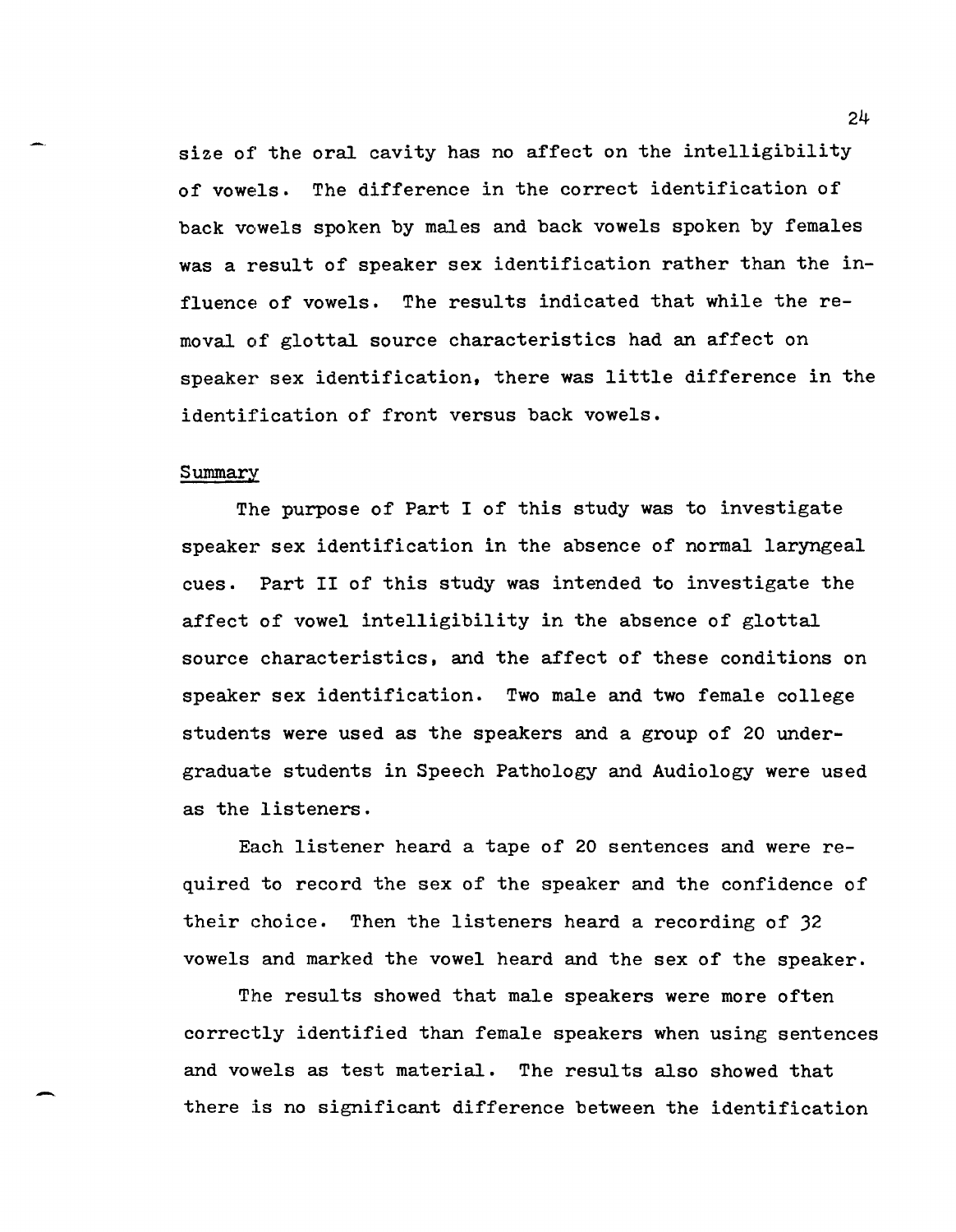of front vowels and back vowels; but when there is, it is probably a function of speaker sex identification rather than vowel 'identification. Additional research could be done in the area of vowel intelligibility with the removal of glottal source characteristics using a larger group of listeners and having the substitute glottal source of a fundamental frequency more characteristic of female speech as well as male speech.

-.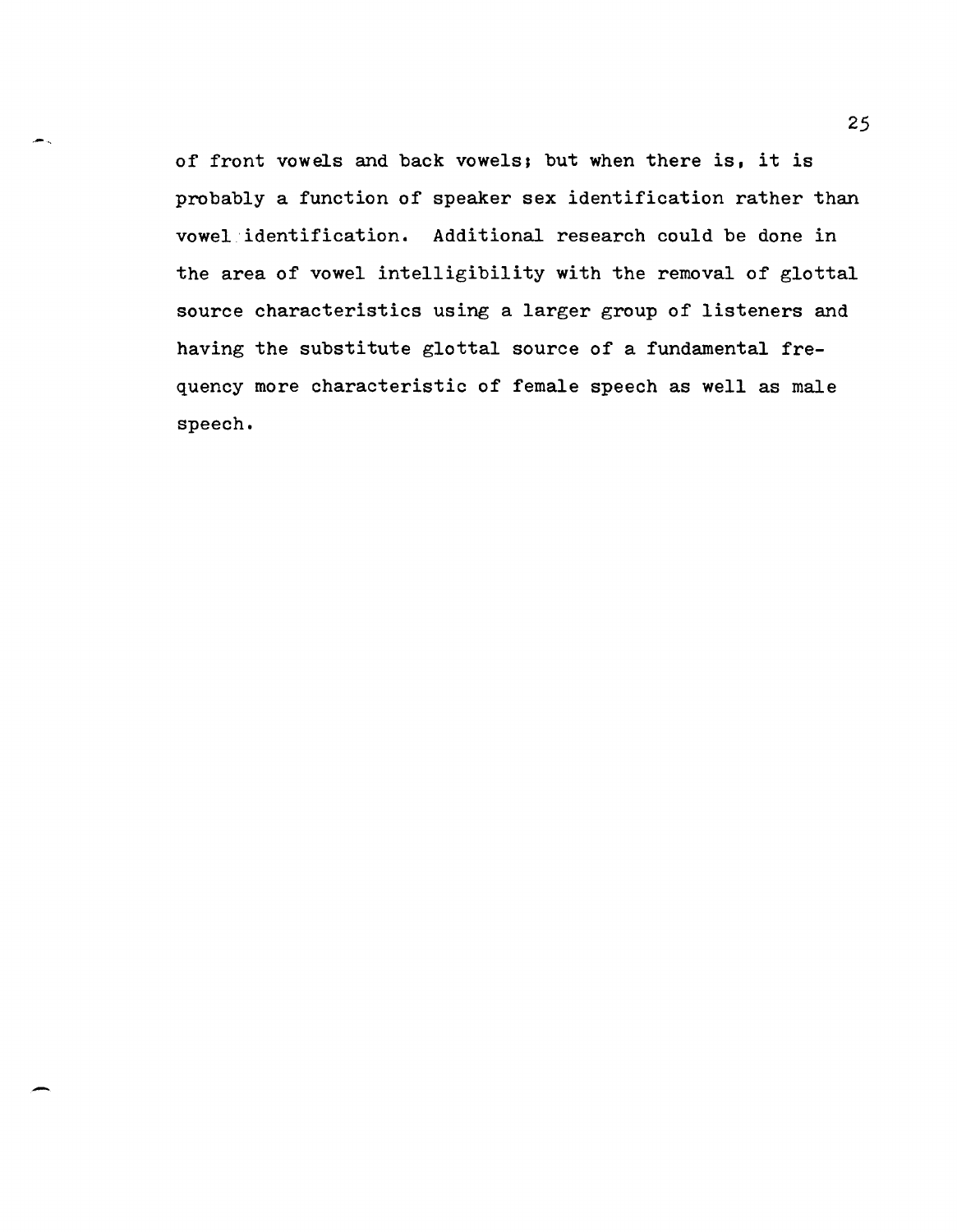#### BIBLIOGRAPHY

-.

-

- Coleman, R. Male and female quality and its relationship to formant frequencies. Journal of Speech and Hearing Research, 14, 565-577 (1971).
- Coleman, R. Speaker identification in the absence of intersubject differences in glottal source characteristics. Journal of the Acoustical Society of America, 53, 1741-1743 (1973).
- Hoover, H. Determination of sex from sublaryngeal cues. An unpublished master's project, Ball State University, SPAA 563 (1975).
- Ingemann, F. Identification of the speaker's sex from voiceless fricatives. Journal of the Acoustical Society of America, 44, 1142-1144 (1968).
- Lehiste, I. and Meltzer, D. Vowel and speaker identification in natural and synthetic speech Language and Speech, 16, 356-364 (1973).
- Peterson, G. E. and Barney, H. L. Methods used in a study of vowels. Journal of the Acoustical Society of America, 24, 175-184 (1952).
- Schwartz, M. Identification of speaker sex from isolated voiceless fricatives. Journal of the Acoustical Society of America, 43, 1178-1179 (1968).
- Schwartz, M. and Rine, H. Identification of speaker sex from isolated whispered vowels. Journal of the Acoustical Society of America, 44, 1736-1737 (1968).
- Stevens, K. N. et. al. Speaker authentication and identifica-<br>tion: a comparison of spectrographic and auditory presention: a comparison of spectrographic and auditory presentation of speech materials. Journal of the Acoustical Society of America, 44, 1596-1607 (1968).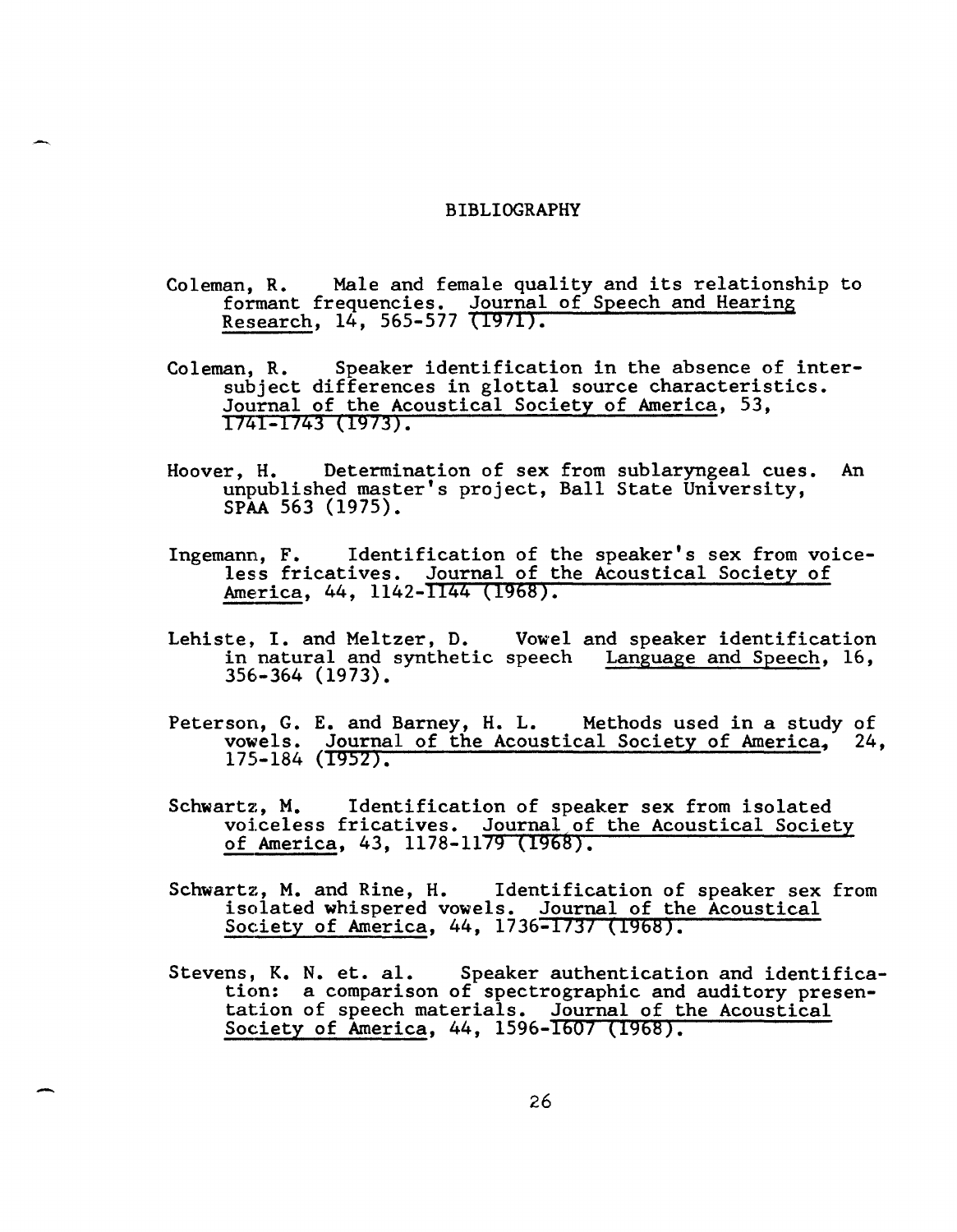## APPENDIX I

## PART I

## Test Sentences\*

- 1. Once,/a long time ago,/there was a young rat named Arthur/ who could never make up his flighty mind.
- 2. Whenever his small friends/used to ask him to go out bo play with them,/he would only answer airily.
- 3. He would always shirk/from making a specific choice.
- 4. "Now' look here, "/she stated./ "No one is going to aid or care for you/if you carry on like this."
- 5. One of them slipped back a broken board/and saw a squashed young rat,/quite dead,/ half out of his hole.

| Male Speakers | Female Speakers |
|---------------|-----------------|
| 19            | 10              |
| 17            | 12              |
| 15            | 16              |
| 14            | 16              |
| 18            | 12              |
| 12            | 13              |
| 11            | 13              |
| 16            | 9               |
| 9             | 13              |
| 13            | 9               |
| 144           | 122             |

## Correct Identifications -- Raw Scores

\*/ indicates phrasing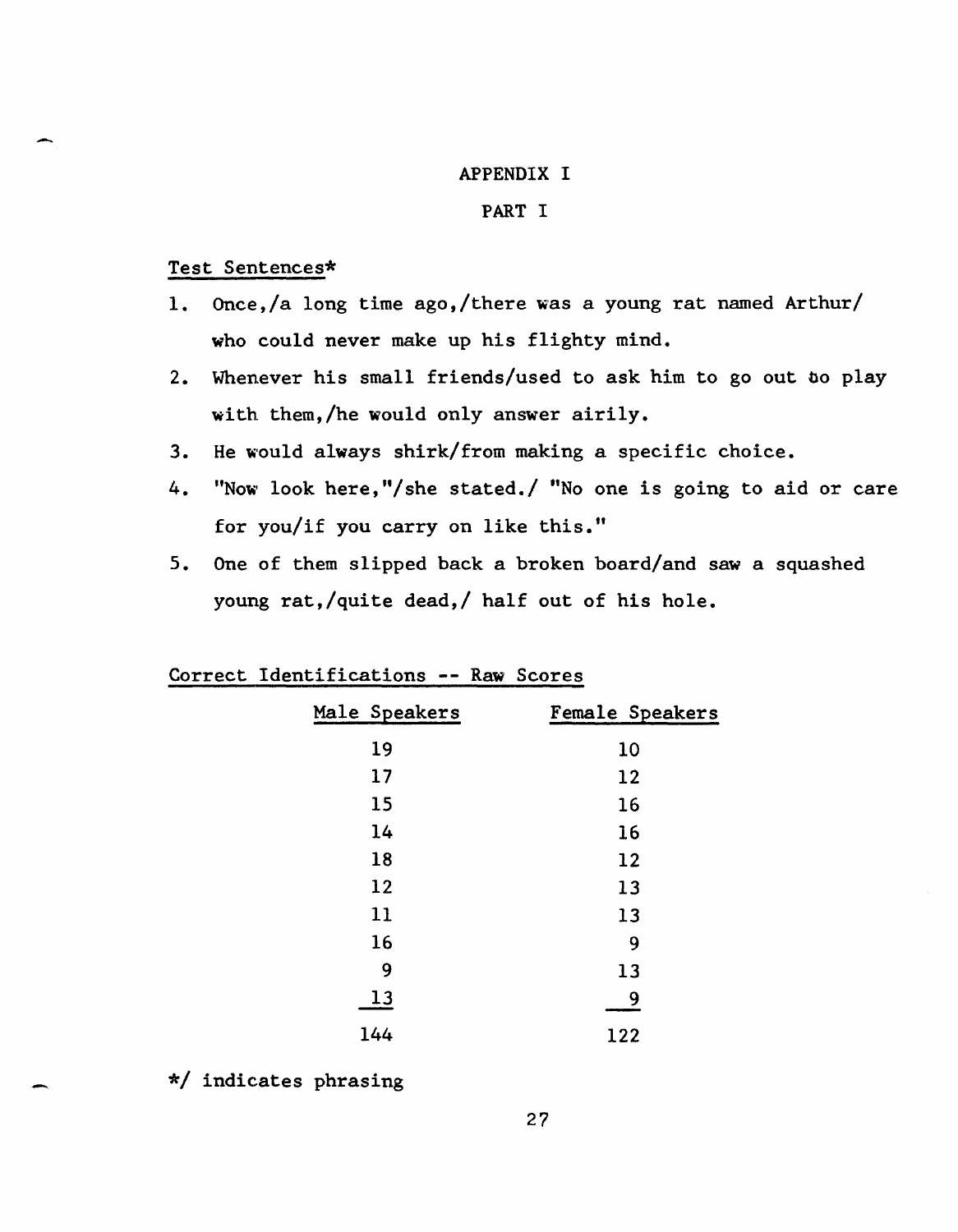| Confidence Ratings |      |      | Male Speakers Female Speakers |
|--------------------|------|------|-------------------------------|
| 1                  |      | 10   | 7                             |
| $\mathbf{2}$       |      | 8    | 8                             |
| 3                  |      | 20   | 16                            |
| 4                  |      | 21   | 15                            |
| 5                  |      | 32   | 31                            |
| 6                  |      | 16   | 5                             |
| 7                  |      | 9    | 14                            |
| 8                  |      | 3    | 5                             |
| 9                  |      | 4    | $\overline{3}$                |
| 10                 |      | 21   | 18                            |
|                    | Mean | 5.27 | 5.41                          |

# Confidence Ratings **--** Raw Scores

-

-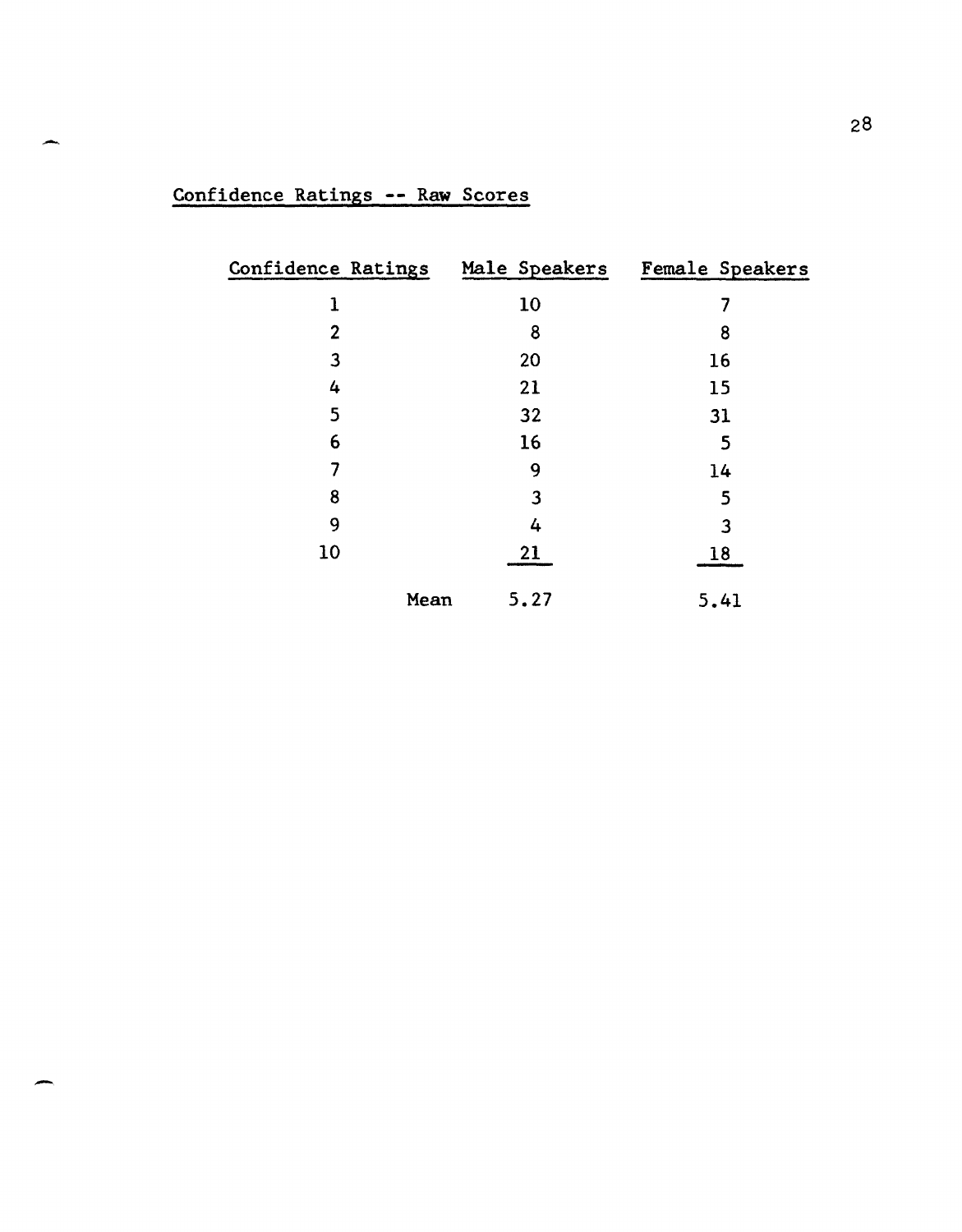Listen to each segment. Record the sex of the speaker in the blank provided -- male (M) or female (F).

Rate the confidence of your choice on a scale of  $1$  to  $10$ .  $(1$  = totally confident of choice;  $10$  = no confidence in choice, i.e., a guess.)

----------------------------------

|     | <b>SEX</b> | <b>CONFIDENCE</b> |  |
|-----|------------|-------------------|--|
|     | M or F     | $1$ to $10$       |  |
| 1.  |            |                   |  |
| 2.  |            |                   |  |
| 3.  |            |                   |  |
| 4.  |            |                   |  |
| 5.  |            |                   |  |
| 6.  |            |                   |  |
| 7.  |            |                   |  |
| 8.  |            |                   |  |
| 9.  |            |                   |  |
| 10. |            |                   |  |
| 11. |            |                   |  |
| 12. |            |                   |  |
| 13. |            |                   |  |
| 14. |            |                   |  |
| 15. |            |                   |  |
| 16. |            |                   |  |
| 17. |            |                   |  |
| 18. |            |                   |  |
| 19. |            |                   |  |
| 20. |            |                   |  |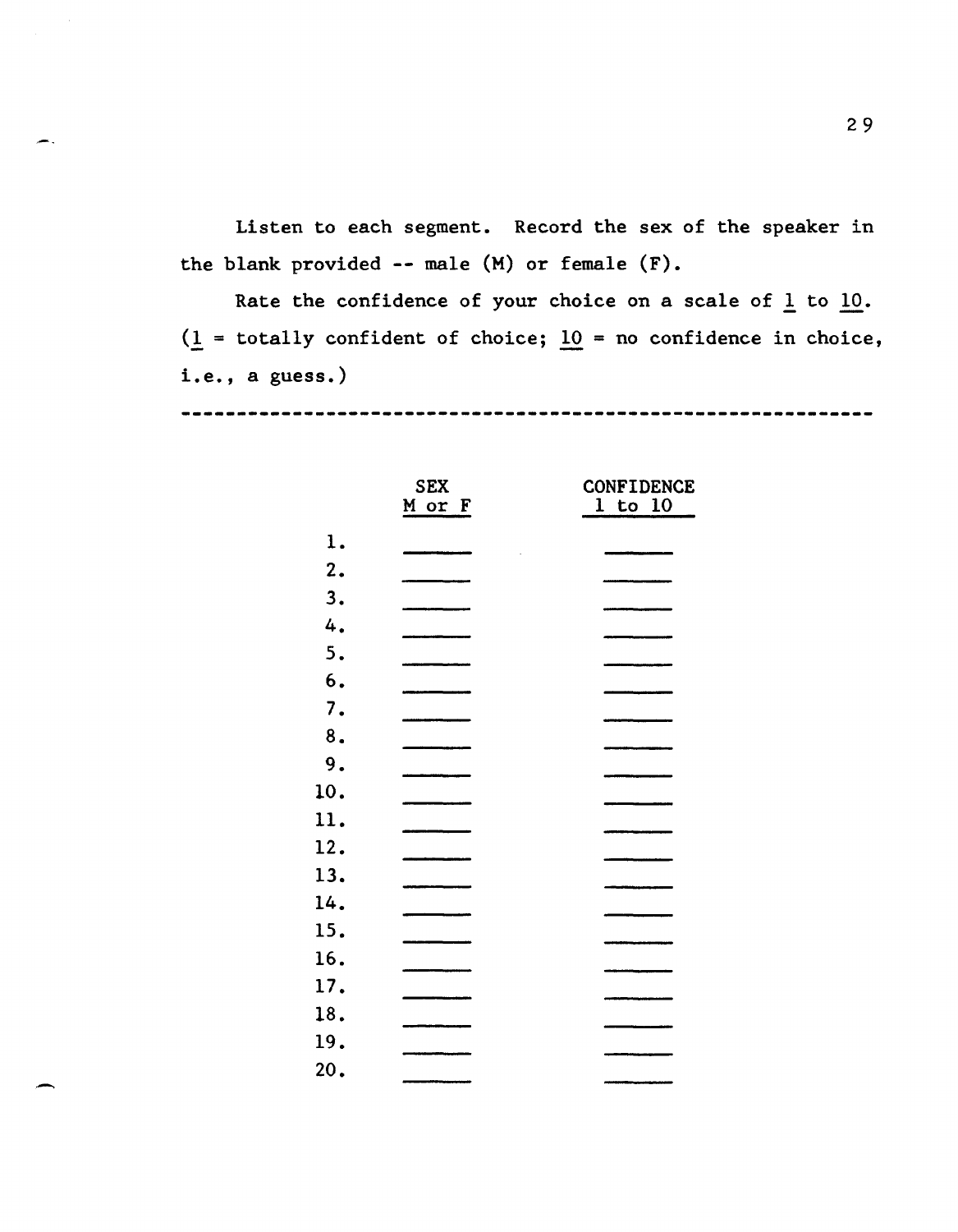## APPENDIX II

## PART II

## Correct Identifications -- Raw Scores

# Front Vowels

| Vowel | Male Speakers | Female Speakers |
|-------|---------------|-----------------|
|       | 20            | 23              |
| I.    | 23            | 18              |
| E     | 23            | 21              |
| æ     | 19            | 16              |
|       | 85            | 78              |

## Back Vowels

-

| Vowel        | Male Speakers | Female Speakers |
|--------------|---------------|-----------------|
| $\alpha$     | 26            | 24              |
| O            | 26            | 11              |
| $\mathbf{U}$ | 22            | 18              |
| u            | 19            | 14              |
|              | 93            | 67              |